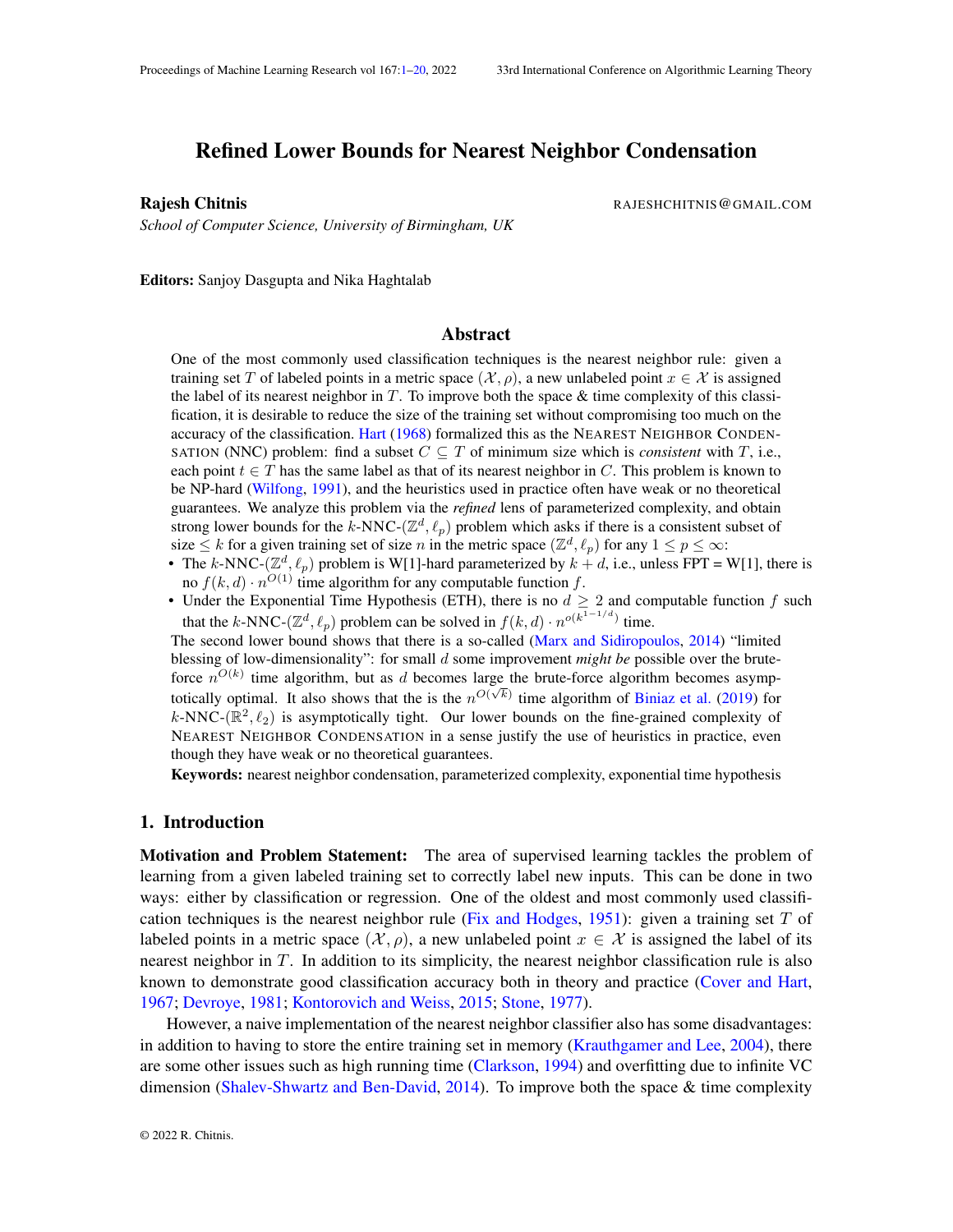of nearest neighbor classification, it is highly desirable to reduce the size of the training set without compromising too much on the accuracy of the classification. This was formalized by [Hart](#page-18-0) [\(1968\)](#page-18-0) as the NEAREST NEIGHBOR CONDENSATION (NNC) problem: find a subset  $C \subseteq T$  of minimum size which is *consistent* with the training set T, i.e., each point  $t \in T$  has the same label as that of its nearest neighbor in  $C$ . The idea behind the NEAREST NEIGHBOR CONDENSATION problem is that given a large training set T we can condense it into a smaller set  $C \subseteq T$  which classifies the entire training set  $T$  correctly: in this case, we could then use the smaller set  $C$  for the classification instead of the original training set  $T$ . The NEAREST NEIGHBOR CONDENSATION problem is known to be NP-hard even for the case when there are only two labels [\(Khodamoradi et al.,](#page-18-5) [2018;](#page-18-5) [Wilfong,](#page-19-1) [1991;](#page-19-1) [Zukhba,](#page-19-4) [2010\)](#page-19-4).

Related Work: Most of the algorithmic research on the NEAREST NEIGHBOR CONDENSATION problem has focused on heuristics: indeed several heuristics have been designed such as CNN [\(Hart,](#page-18-0) [1968\)](#page-18-0), FCNN [\(Angiulli,](#page-17-4) [2005\)](#page-17-4), MCNN [\(Devi and Murty,](#page-17-5) [2002\)](#page-17-5), RNN [\(Gates,](#page-18-6) [1972\)](#page-18-6), SNN [\(Rit](#page-19-5)[ter et al.,](#page-19-5) [1975\)](#page-19-5), MSS [\(Barandela et al.,](#page-17-6) [2005\)](#page-17-6), RSS and VSS [\(Flores-Velazco and Mount,](#page-18-7) [2019\)](#page-18-7), etc. We refer the interested reader to the surveys [\(Toussaint,](#page-19-6) [2002;](#page-19-6) [Jankowski and Grochowski,](#page-18-8) [2004;](#page-18-8) [Wilson and Martinez,](#page-19-7) [2000\)](#page-19-7) for more details on these heuristics. These heuristics run in time which is quadratic or cubic in the size of the training set  $T$ , but despite significant experimental analysis (García et al.,  $2012$ ) no guarantees were known on their performance. Only recently, there has been some work [\(Flores-Velazco and Mount,](#page-18-7) [2019;](#page-18-7) [Flores-Velazco,](#page-18-10) [2020\)](#page-18-10) which showed weak guarantees on the size of the consistent subset arising from these existing (and some new) heuristics. [Gottlieb et al.](#page-18-11) [\(2014\)](#page-18-11) designed a polynomial time algorithm called NET which com-putes an almost-tight<sup>[1](#page-1-0)</sup> approximation of the minimum consistent subset. However, NET is often outperformed in practice by many of the aforementioned heuristics for the NEAREST NEIGHBOR CONDENSATION problem.

In addition to approximation algorithms, a popular algorithmic approach to cope with NPhardness is via the refined lens of parameterized algorithms & complexity. Given that NP-hardness is only a worst-case intractability result, the paradigm of parameterized algorithms aims to analyze the effect of various relevant parameters of the problem (other than input size) on the running time. For the NEAREST NEIGHBOR CONDENSATION problem, a natural parameter is the size  $k$  of the consistent subset we are looking for. This leads to the following problem:

 $k$ -NNC- $(\mathcal{X}, \rho)$ *Input*: A metric space  $(\mathcal{X}, \rho)$ , a set T of n points in X and a labeling function LABEL :  $T \to [r]$ for some  $r \in \mathbb{N}$ *Parameter*: An integer k such that  $k > r$ *Question*: Does there exists a subset  $C \subseteq T$  of size  $\leq k$  which is consistent with T, i.e., for every  $t \in T$  if  $x := \operatorname{argmin}_{c \in C} \text{dist}_{\rho}(t, c)$  then  $\text{LABEL}(x) = \text{LABEL}(t)$ .

Note that the brute-force algorithm for the k-NNC-( $\mathcal{X}, \rho$ ) problems runs in  $n^{O(k)}$  time by enumerating all  $\binom{n}{k}$  $k \choose k$  subsets of k points, and then for each such choice checking<sup>[2](#page-1-1)</sup> in  $n^{O(1)}$  time if it forms a consistent subset. Algorithms which run in  $f(k) \cdot |T|^{O(1)}$  time for some computable function f are known as fixed-parameter tractable (FPT) algorithms. Two other well-known complexity classes

<span id="page-1-0"></span><sup>1.</sup> The algorithm of [Gottlieb et al.](#page-18-11) [\(2014\)](#page-18-11) works for any number of labels while their lower bound holds even there are only two labels.

<span id="page-1-1"></span><sup>2.</sup> This upper bound assumes that the distance between a pair of points can be computed *quickly*.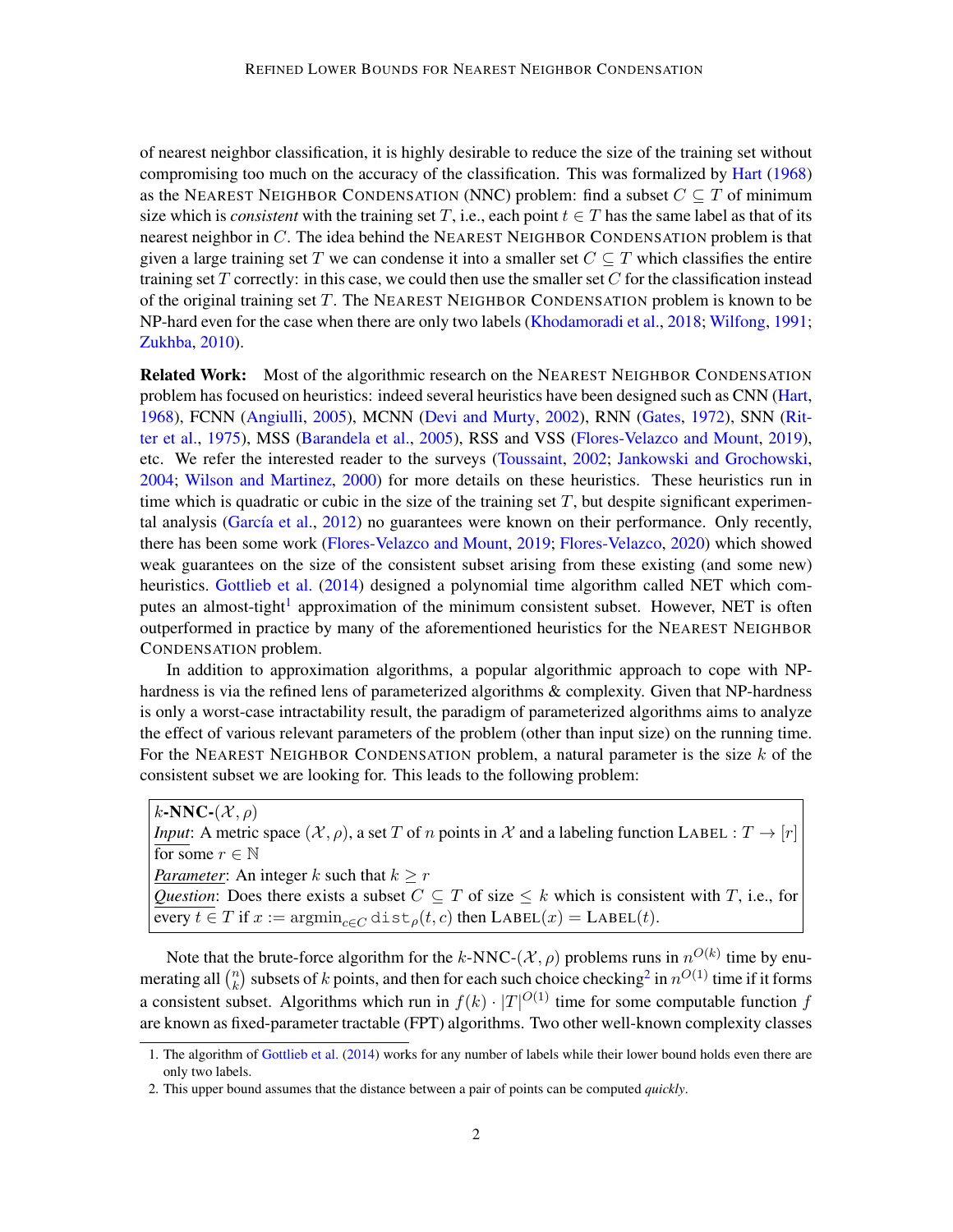from parameterized complexity are W[1] and W[2]: these are the class of problems which can be reduced in FPT time to the INDEPENDENT SET and DOMINATING SET problems (respectively) where the parameter is the solution size. The standard hypothesis of parameterized complexity is that FPT  $\subset W[1] \subset W[2]$ , i.e., each containment is strict. We refer the interested reader to [Cygan](#page-17-7) [et al.](#page-17-7) [\(2015\)](#page-17-7) for more background about parameterized algorithms and complexity. [Banerjee et al.](#page-17-8) [\(2018\)](#page-17-8) showed lower bounds for the k-NNC-( $\mathcal{X}, \rho$ ) problem when  $(\mathcal{X}, \rho)$  is a graph metric: the problem is W[2]-hard, and moreover under the Exponential Time Hypothesis (ETH) [\(Impagliazzo](#page-18-12) [and Paturi,](#page-18-12) [2001;](#page-18-12) [Impagliazzo et al.,](#page-18-13) [2001\)](#page-18-13) has no  $f(k) \cdot n^{o(k)}$  algorithm for any function  $f$ .

**Our Results:** In this paper, we study the parameterized complexity of the k-NNC-( $\mathcal{X}, \rho$ ) problem in settings of practical relevance: a natural formulation used frequently in applications is to view the inputs as vectors in say  $\mathbb{R}^d$  for some  $d \ge 1$  and the distance function is given by the  $\ell_p$ -norm for some  $1 \le p \le \infty$ . The only prior result for NNC in this setting (that we are aware of) is the  $n^{O(\sqrt{k})}$ time algorithm of [Biniaz et al.](#page-17-0) [\(2019\)](#page-17-0) for  $k$ -NNC-( $\mathbb{R}^2$ ,  $\ell_2$ ).

We obtain two lower bounds for the running time of the NEAREST NEIGHBOR CONDENSATION problem when the points are located in  $\mathbb{Z}^d$  (this makes the lower bounds stronger) and the distances are measured using the  $\ell_p$ -norm for some  $1 \le p \le \infty$ :

<span id="page-2-0"></span>**Theorem 1** For any  $1 \leq p \leq \infty$ , the k-NNC- $(\mathbb{Z}^d, \ell_p)$  problem is W[1]-hard parameterized by  $k + d$ , i.e., unless FPT = W[1], there is no  $f(k, d) \cdot n^{O(1)}$  time algorithm for any computable function  $f$ .

We prove [Theorem 1](#page-2-0) by designing a parameterized reduction from the d-dimensional geometric ≥-CSP problem defined by [Marx and Sidiropoulos](#page-18-1) [\(2014\)](#page-18-1). Using the same reduction, we also obtain a stronger lower bound under a stronger (but still well-believed) hypothesis than FPT  $\neq$ W[1]: this is the Exponential Time Hypothesis<sup>[3](#page-2-1)</sup> (ETH) [\(Impagliazzo and Paturi,](#page-18-12) [2001;](#page-18-12) [Impagliazzo](#page-18-13) [et al.,](#page-18-13) [2001\)](#page-18-13).

<span id="page-2-2"></span>**Theorem 2** For any  $d \ge 2$ , under the Exponential Time Hypothesis (ETH), the k-NNC-( $\mathbb{Z}^d$ ,  $\ell_p$ ) problem cannot be solved in  $f(k) \cdot n^{o(k^{1-1/d})}$  time where f is any computable function, n is the total number of points in the training set, k is the size of the consistent subset and  $1 \le p \le \infty$ .

[Theorem 2](#page-2-2) shows that there is a so-called *"limited blessing of low-dimensionality"* [Marx and](#page-18-1) [Sidiropoulos](#page-18-1) [\(2014\)](#page-18-1): for small d some improvement *might be* possible over the brute-force  $n^{O(k)}$ time algorithm, but as  $d$  becomes large the brute-force algorithm becomes asymptotically optimal. Note that [Theorem 2](#page-2-2) also implies that the  $n^{O(\sqrt{k})}$  time algorithm of [Biniaz et al.](#page-17-0) [\(2019\)](#page-17-0) for k-NNC- $(\mathbb{R}^2, \ell_2)$  is asymptotically optimal.

Both of our lower bounds [\(Theorem 1](#page-2-0) and [Theorem 2\)](#page-2-2) apply to instances of the NEAREST NEIGHBOR CONDENSATION problem which are of practical relevance, and hence justify the use of heuristics in practice even though the guarantees for them are weak or unknown. To keep the presentation simple, we present the proofs for  $\ell_2$ -metric: the small changes needed to extend the lower bounds to  $\ell_p$ -metrics for  $1 \le p \le \infty$  are outlined in [Remark 3.](#page-17-9)

<span id="page-2-1"></span><sup>3.</sup> ETH states that the 3-SAT problem cannot be solved in  $2^{o(N)}$  time where N is the number of variables. We refer to [Lokshtanov et al.](#page-18-14) [\(2011\)](#page-18-14) for more background on ETH and its consequences in parameterized complexity.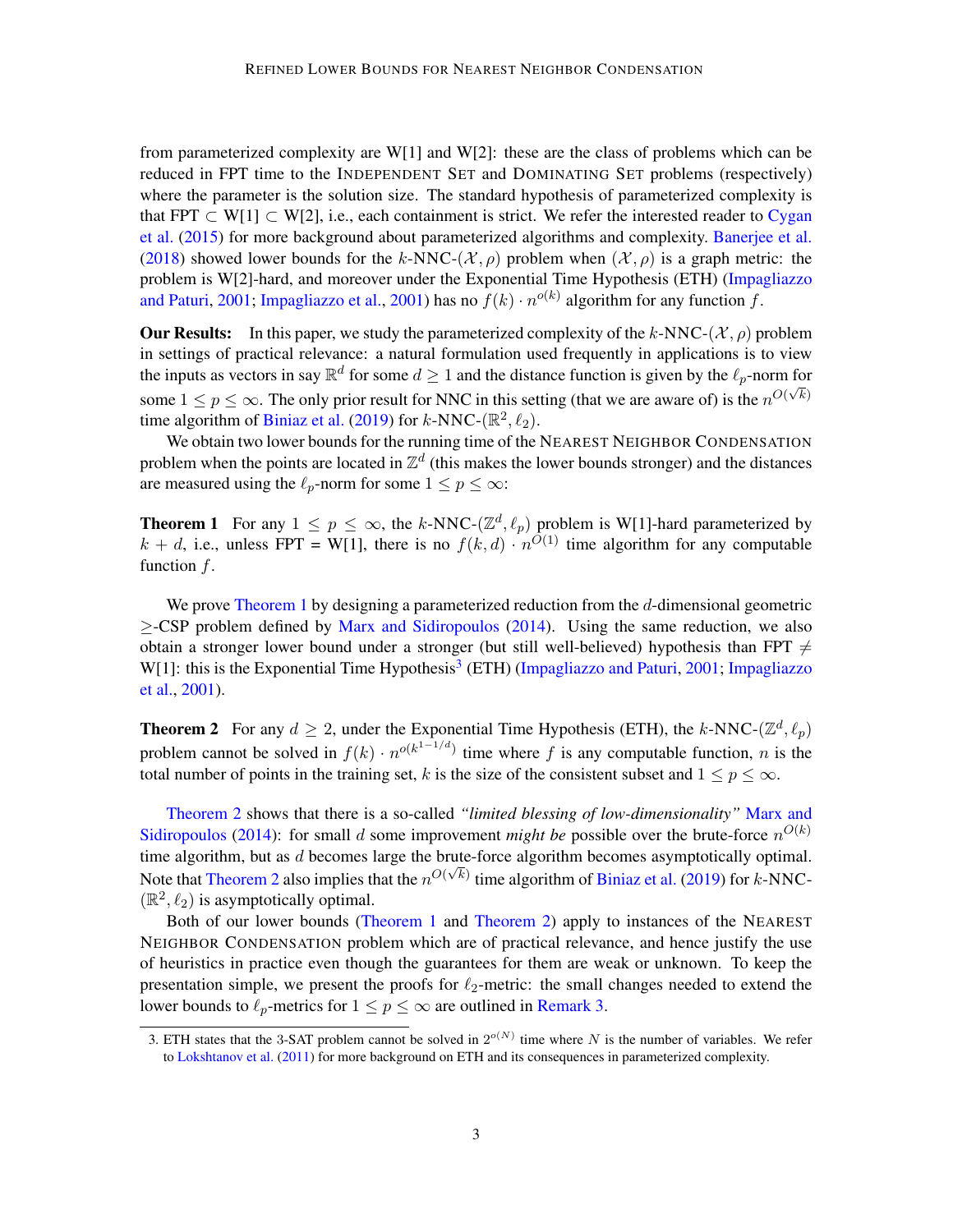**Organization of the paper:** [Section 2](#page-3-0) starts by introducing the framework of Marx and Sidiropou-los [Marx and Sidiropoulos](#page-18-1) [\(2014\)](#page-18-1) which shows the hardness for solving the  $d$ -dimensional geometric  $\geq$ -CSP problem. Then in [Section 2.1](#page-5-0) we design a reduction from the d-dimensional geometric  $\geq$ -CSP problem to the k-NNC-( $\mathbb{Z}^d$ ,  $\ell_p$ ) problem. Correctness of the two directions of this reduction is shown in [Section 2.2](#page-7-0) and [Section 2.3.](#page-13-0) Finally, we prove [Theorem 1](#page-2-0) and [Theorem 2](#page-2-2) in [Section 2.4.](#page-16-0)

**Notation:** All vectors considered in this paper have length d. If a is a vector then for each  $i \in [d]$ its i<sup>th</sup>-coordinate is denoted by a[i]. Addition and subtraction of vectors is denoted by  $\oplus$  and  $\ominus$ respectively. The *i*<sup>th</sup> unit vector is denoted by  $e_i$  and has  $e_i[i] = 1$  and  $e_i[j] = 0$  for each  $j \neq i$ . The set  $\{1, 2, \ldots, n\}$  is denoted by  $[n]$ .

# <span id="page-3-0"></span>2. Lower Bounds for  $k$ -NNC- $(\mathbb{Z}^d, \ell_p)$

The goal of this section is to prove [Theorem 1](#page-2-0) and [Theorem 2.](#page-2-2) We will do this via a reduction from the d-dimensional geometric  $\geq$ -CSP problem for which lower bounds were shown in [Marx and](#page-18-1) [Sidiropoulos](#page-18-1) [\(2014\)](#page-18-1). We start with some necessary definitions before stating the formal theorems [\(Theorem 3](#page-4-0) and [Theorem 4\)](#page-4-1) that will be used to obtain our lower bounds.

A Constraint Satisfaction Problem (CSPs) is an abstract formulation which captures several important problems. In this paper, we will work with a subclass of CSPs called binary CSPs which we define below:

**Definition 1** An instance of a binary constraint satisfaction problem (CSP) is a triple  $\mathcal{I} = (V, D, C)$ where V is a set of variables, D is a domain of values and C is a set of constraints. There are two types of constraints:

- *Unary constraints*: For some  $v \in V$  there is a unary constraint  $\langle v, R_v \rangle$  where  $R_v \subseteq D$ .
- *Binary constraints*: For some  $u, v \in V$  there is a binary constraint  $\langle (u, v), R_{u,v} \rangle$  where  $R_{u,v} \subseteq$  $D \times D$ .

Given a CSP instance  $\mathcal{I} = (V, D, C)$  the main question of interest is whether there exists a satisfying assignment for it, i.e., a function  $f: V \to D$  such that all the constraints are satisfied. For a binary CSP, a satisfying assignment f has the property that for each unary constraint  $\langle v, R_v \rangle$ we have  $f(v) \in R_v$  and for each binary constraint  $\langle (u, v), R_{u, v} \rangle$  we have  $(f(u), f(v)) \in R_{u,v}$ .

The constraint graph of a CSP instance  $\mathcal{I} = (V, D, C)$  is an undirected graph  $G_{\mathcal{I}}$  whose vertex set is V and the adjacency relation is defined as follows: two vertices  $u, v \in V$  are adjacent in  $G_{\mathcal{I}}$  if there is a constraint in I which contains both u and v. The size |I| of a binary CSP  $\mathcal{I} = (V, D, C)$ is the combined size of the variables, domain and the constraints. With appropriate preprocessing (for example, combining different constraints on the same variables) we can assume that  $|I|$  =  $(|V|+|D|)^{O(1)}.$ 

[Marx and Sidiropoulos](#page-18-1) [\(2014\)](#page-18-1) observed that considering binary CSPs whose primal graph is a subgraph of the d-dimensional grid is useful in showing lower bounds for geometric problems in d-dimensions.

**Definition 2** The d-dimensional grid R[ $\kappa$ , d] is an undirected graph with vertex set  $[\kappa]$ <sup>d</sup> and the adjacency relation is as follows: two vertices  $a, b \in [\kappa]^d$  have an edge between them if and only if  $\sum_{i}^{d}$  $\binom{d}{i=1} |{\bf a}[i]-{\bf b}[i]|=1.$ 

<span id="page-3-1"></span>**Definition 3** A d-dimensional geometric >-CSP  $\mathcal{I} = (V, D, C)$  is a binary CSP whose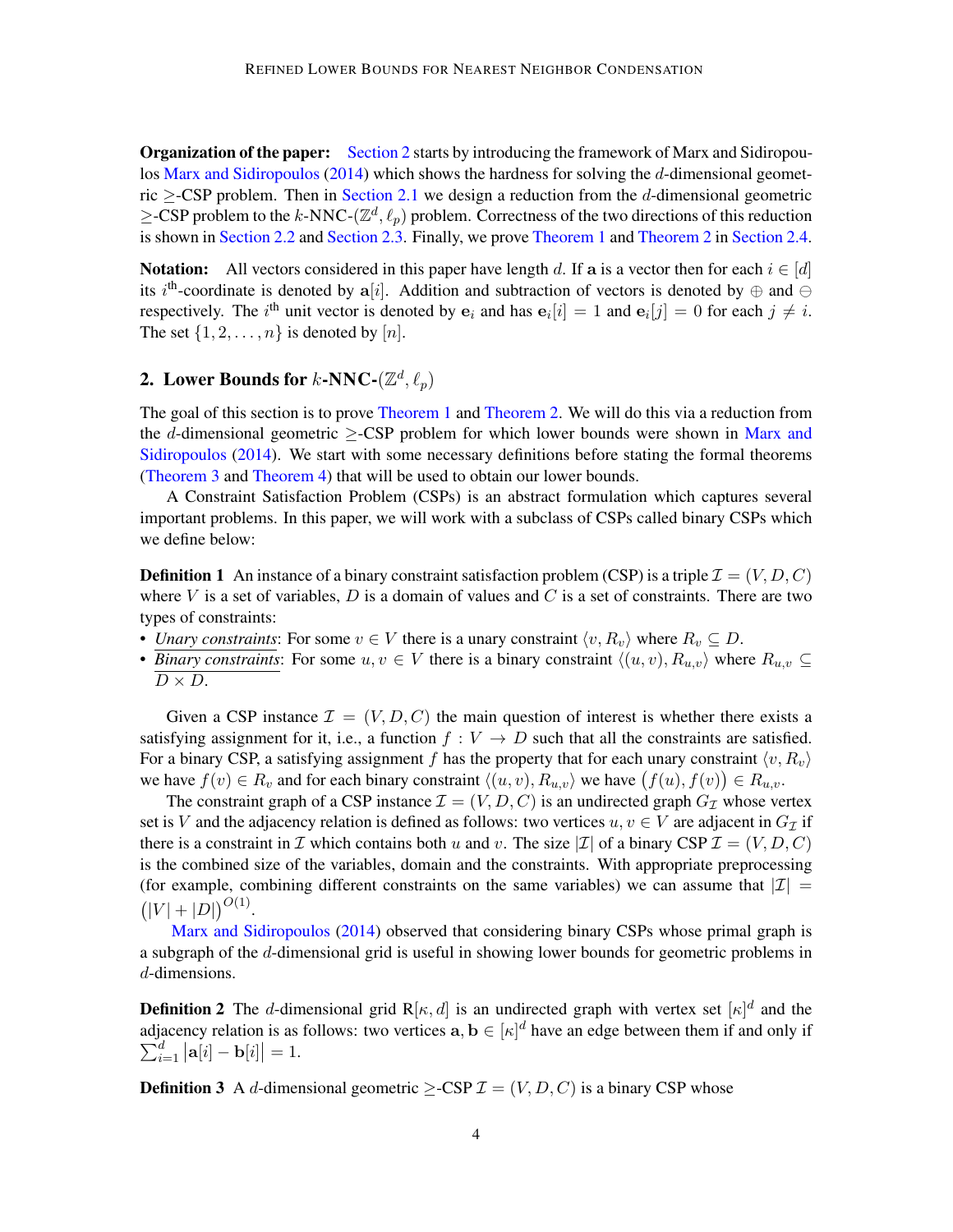- set of variables V is a subset of R[ $\kappa$ , d] for some  $\kappa \geq 1$
- domain is  $[N]^d$  for some integer  $N \ge 1$
- constraint graph  $G_{\mathcal{I}}$  is an induced subgraph of  $R[\kappa, d]$
- binary constraints are of the following type: if  $a, a' \in V$  such that  $a' = a \oplus e_i$  for some  $i \in [d]$  then there is a binary constraint  $\langle (\mathbf{a}, \mathbf{a}'), R_{\mathbf{a}, \mathbf{a}'} \rangle$  where we have  $R_{\mathbf{a}, \mathbf{a}'} = \{ (\mathbf{x}, \mathbf{y}) \in R_{\mathbf{a}} \times R_{\mathbf{a}'} \mid \mathbf{x}[i] \geq$  $y[i]\big\}$

**Remark 1** The problem defined by [Marx and Sidiropoulos](#page-18-1) [\(2014\)](#page-18-1) is actually d-dimensional geometric  $\leq$ -CSP which has  $\leq$ -constraints instead of the  $\geq$ -constraints. However, for each  $a \in V$  by replacing each unary constraint  $\mathbf{x} \in R_a$  by y such that  $y[i] = N + 1 - x[i]$  for each  $i \in [d]$ , it is easy to see that d-dimensional geometric  $\leq$ -CSP and d-dimensional geometric  $\geq$ -CSP are equivalent.

We now state the two lower bounds for the d-dimensional geometric  $\geq$ -CSP problem which were shown by [Marx and Sidiropoulos](#page-18-1) [\(2014\)](#page-18-1).

<span id="page-4-0"></span>Theorem 3 (Implicit in [Marx and Sidiropoulos](#page-18-1) [\(2014\)](#page-18-1); [Cygan et al.](#page-17-7) [\(2015\)](#page-17-7)) The d-dimensional geometric  $\geq$ -CSP problem is W[1]-hard parameterized by  $|V| + d$ .

**Proof** We reduce from the  $(\kappa \times \kappa)$ -GRID-TILING- $\geq$  problem defined by [Marx and Sidiropoulos](#page-18-1)  $(2014)$  :

 $(\kappa \times \kappa)$ -GRID-TILING-> *Input*: integers  $\kappa$ , N, and a collection S of  $\kappa^2$  non-empty sets  $S[x, y] \subseteq [N] \times [N]$  where  $1 \leq x, y \leq \kappa$ . *Question*: for each  $1 \le x, y \le \kappa$  does there exist a value  $\gamma_{x,y} \in S[x, y]$  such that • if  $\gamma_{x,y} = (a, b)$  and  $\gamma_{x+1,y} = (a', b')$  then  $a \ge a'$ • if  $\gamma_{x,y} = (a, b)$  and  $\gamma_{x,y+1} = (a', b')$  then  $b \ge b'$ 

Observe that  $(\kappa \times \kappa)$ -GRID-TILING- $\geq$  is a special case of d-dimensional geometric  $\geq$ -CSP when  $d = 2$  and  $V = R[\kappa, 2]$ : the unary constraints are given by the sets in S, and the binary constraints are exactly what is the condition of  $(\kappa \times \kappa)$ -GRID-TILING- $\geq$ . It is known<sup>[4](#page-4-2)</sup> [\(Cygan et al.,](#page-17-7) [2015,](#page-17-7) Theorem 14.30) that  $(\kappa \times \kappa)$ -GRID-TILING- $\geq$  is W[1]-hard parameterized by k. Combining this with the trivial reduction<sup>[5](#page-4-3)</sup> from *d*-dimensional geometric  $\geq$ -CSP to  $(d + 1)$ -dimensional geometric >-CSP, it follows that the d-dimensional geometric >-CSP is W[1]-hard parameterized by  $|V| + d$ .

The next result gives a lower bound on the running time (under ETH) for any algorithm that solves a d-dimensional geometric ≥-CSP:

<span id="page-4-1"></span>**Theorem 4** [\(Marx and Sidiropoulos,](#page-18-1) [2014,](#page-18-1) Theorem 2.1) If for some fixed  $d \ge 2$ , there is an  $f(|V|) \cdot |\mathcal{I}|^{o(|V|^{1-1/d})}$  time algorithm for solving a d-dimensional geometric  $\geq$ -CSP  $\mathcal I$  for some computable function  $f$ , then the Exponential Time Hypothesis (ETH) fails.

<span id="page-4-2"></span><sup>4.</sup> The problem defined in [Cygan et al.](#page-17-7) [\(2015\)](#page-17-7) is actually ( $\kappa \times \kappa$ )-GRID-TILING- $\leq$  which has  $\leq$ -constraints instead of the  $\ge$ -constraints in the  $(\kappa \times \kappa)$ -GRID-TILING- $\ge$  problem. However, by replacing each  $(a, b) \in S[x, y]$  by  $(N + 1 - a, N + 1 - b)$  for each  $(x, y) \in [k] \times [k]$  it is easy to see that  $(\kappa \times \kappa)$ -GRID-TILING- $\leq$  and  $(\kappa \times \kappa)$ -GRID-TILING-≥ are equivalent.

<span id="page-4-3"></span><sup>5.</sup> Set the  $(d+1)^{th}$  co-ordinate of all variables to be 0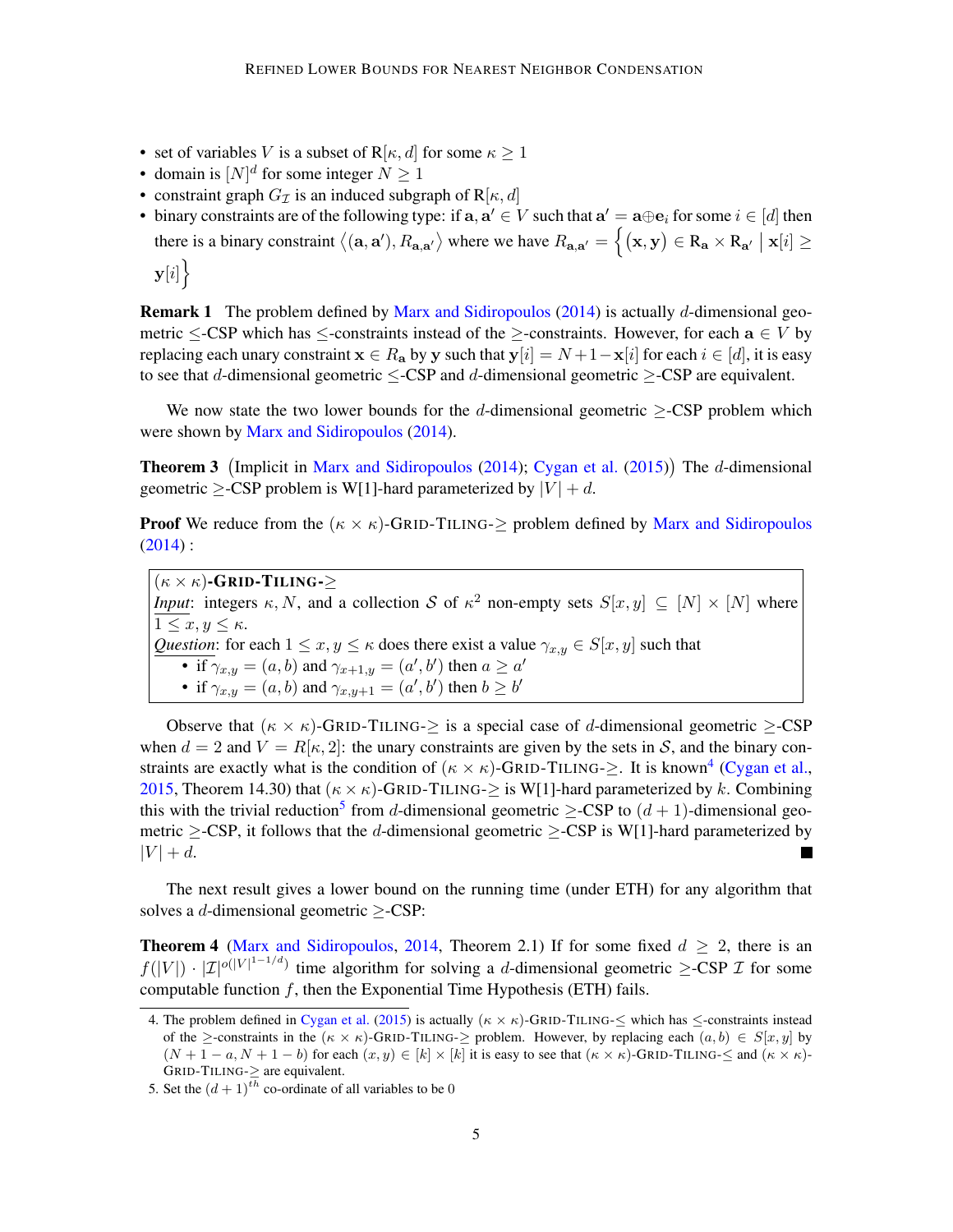By showing the correctness of our reduction from d-dimensional geometric  $\geq$ -CSP to k-NNC- $(\mathbb{Z}^d, \ell_p)$ , we will then be able to leverage the lower bounds from [Theorem 3](#page-4-0) and [Theorem 4](#page-4-1) to prove [Theorem 1](#page-2-0) and [Theorem 2](#page-2-2) respectively.

## <span id="page-5-0"></span>2.1. Construction of the k-NNC-( $\mathbb{R}^d$ ,  $\ell_2$ ) instance

Let  $\mathcal{I} = (V, D, C)$  be an instance of d-dimensional geometric  $\geq$ -CSP. From this we will now construct an instance  $\mathcal{U} = (\mathcal{P}, \text{LABEL})$  of k-NNC-( $\mathbb{R}^d$ ,  $\ell_2$ ) such that  $\mathcal{I}$  has a satisfying assignment if and only if  $U$  has a consistent subset of size |V|.

Fix the following three values

<span id="page-5-2"></span><span id="page-5-1"></span>
$$
\epsilon = \frac{1}{4}; \quad D^* = 2d \cdot N^2; \quad C^* = 2D^* + (N - 1) \tag{1}
$$

Assume 
$$
d, N \ge 2
$$
 and so Eqn.  $1 \Rightarrow D^* \ge 4N^2 \ge 16$  (2)

#### <span id="page-5-3"></span>2.1.1. Adding internal points:

For each  $\mathbf{a} = (a_1, a_2, \dots, a_d) \in V$  we define a set of points denoted by INTERNAL<sub>1</sub>(a) as follows:

- The temp-origin(a) is  $1^d = (1, 1, \ldots, 1)$ .
- For each  $\mathbf{x} \in R_\mathbf{a} \subseteq [N]^d$  we add a point located at  $\mathbf{x} =$  <code>temp-origin(a)</code>  $\oplus$   $(\mathbf{x} \ominus 1^d).$

We now perform the following three operations (in that order) to obtain our final set of points P:

### <span id="page-5-6"></span>2.1.2. Mirroring:

For each  $i \in [\kappa]$  we define the function  $\text{flip}_i : [N] \to [N]$  as follows: for each  $q \in [N]$ 

<span id="page-5-8"></span><span id="page-5-4"></span>
$$
f1ip_i(q) = \begin{cases} N+1-q & \text{if } i \text{ is even} \\ q & \text{if } i \text{ is odd} \end{cases}
$$
 (3)

<span id="page-5-7"></span>**Observation 1** Note that for each  $i \in [\kappa]$  and each  $q \in [N]$  we have  $\text{flip}_i(f \text{flip}_i(q)) = q$ .

For each  $a \in V$ , we make "mirroring" changes to all the points of INTERNAL<sub>1</sub>(a) as follows:

• If  $\mathbf{x} \in \text{INTERNAL}_1(\mathbf{a})$  then we replace it with y where  $\mathbf{y}[i] = \text{flip}_{\mathbf{a}[i]}(\mathbf{x}[i])$  for each  $i \in [d]$ . We call this set of points as INTERNAL<sub>2</sub>(a).

#### <span id="page-5-5"></span>2.1.3. Translation:

We now fix the location of the origin of each grids by translation as follows: for each  $a \in V$  set

$$
\text{origin}(\mathbf{a}) = \text{temp-origin}(\mathbf{a}) \oplus C^* \cdot (\mathbf{a} \ominus 1^d) = 1^d \oplus C^* \cdot (\mathbf{a} \ominus 1^d) \tag{4}
$$

Note that this also shifts all points of INTERNAL<sub>2</sub>(a) accordingly: each point  $y \in \text{INTERNAL}_2(a)$ is shifted to the point  $\text{origin}(\mathbf{a}) \oplus (\mathbf{y} \ominus 1^d)$ . We denote this new set of points by INTERNAL<sub>3</sub>(a).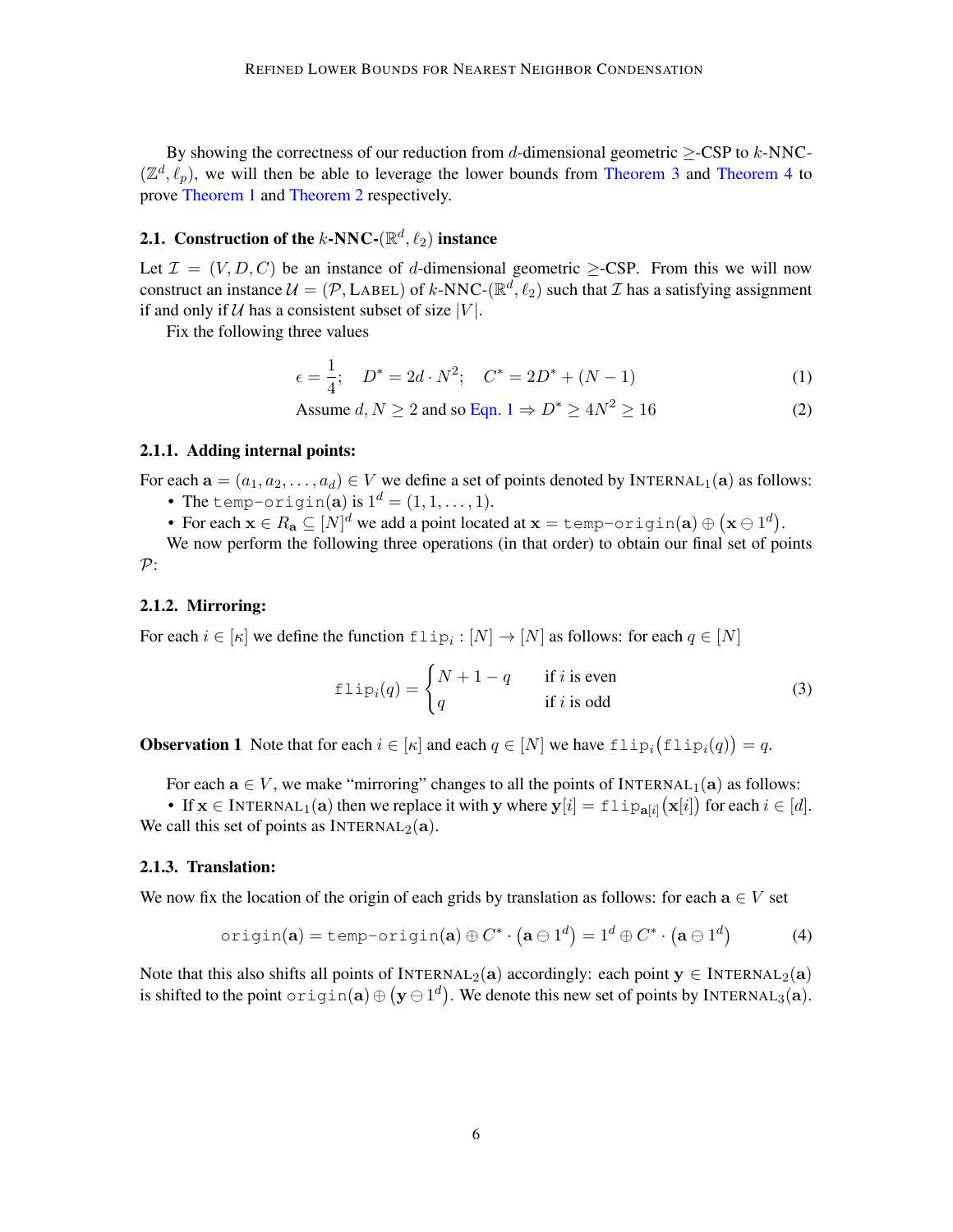## <span id="page-6-2"></span>2.1.4. Adding border vertices:

For each  $a \in V$ , we define a set of "border" points by adding points corresponding to the adjacencies in  $G_{\mathcal{I}}$ . Since  $G_{\mathcal{I}}$  is an induced subgraph of the d-dimensional grid R[ $\kappa$ , d], every edge in  $G_{\mathcal{I}}$  is of the following form: there exist  $\mathbf{b} \in V$  and  $j \in [d]$  such that the endpoints of the edge are b and  $\mathbf{b} \oplus \mathbf{e}_i$ .

We have two cases depending on the parity of  $a[i]$ :

1.  $a[i]$  is odd:

If a and  $(a \oplus e_i)$  form an edge in  $G_{\mathcal{I}}$  then add the following point to the set BORDER<sub>+i</sub>(a) • mid $_{\mathbf{a}}^{+i}:=\text{origin}(\mathbf{a})\oplus \mathbf{e}_{i}\cdot\big((N-1)+(D^{*}-\epsilon)\big)$ 

If a and  $(a \ominus e_i)$  form an edge in  $G_{\mathcal{I}}$  then add the following point to the set BORDER<sub>−i</sub>(a)

• mid $_{\mathbf{a}}^{-i}:=\texttt{origin}(\mathbf{a})\ominus\mathbf{e}_{i}\cdot\big((D^{*}-\epsilon)\big)$ 

2.  $a[i]$  is even:

If a and  $(a \oplus e_i)$  form an edge in  $G_{\mathcal{I}}$  then add the following two points to the set BORDER<sub>+i</sub>(a)

- plus $_{\mathbf{a}}^{+i}:=\texttt{origin}(\mathbf{a})\oplus \mathbf{e}_{i}\cdot\big((N-1)+(D^{*}+\epsilon-N)\big)\oplus(1^{d}\ominus \mathbf{e}_{i})\cdot N$
- minus $_{\mathbf{a}}^{+i}:=\texttt{origin}(\mathbf{a})\oplus \mathbf{e}_i \cdot \big((N-1)+(D^*+\epsilon-N)\big) \ominus (1^d \ominus \mathbf{e}_i) \cdot N$

If a and  $(a \ominus e_i)$  form an edge in  $G_{\mathcal{I}}$  then add the following two points to the set BORDER<sub>−i</sub>(a)

- plus $_{\mathbf{a}}^{-i}:=\texttt{origin}(\mathbf{a})\ominus\mathbf{e}_{i}\cdot(D^{*}+\epsilon-N)\oplus(1^{d}\ominus\mathbf{e}_{i})\cdot N$
- minus $\mathbf{a}^i := \text{origin}(\mathbf{a})\ominus \mathbf{e}_i \cdot (D^* + \epsilon N) \ominus (1^d \ominus \mathbf{e}_i) \cdot N$

For each  $a \in V$ , we define

<span id="page-6-1"></span><span id="page-6-0"></span>BORDER(**a**) = 
$$
\bigcup_{i=1}^{d}
$$
 (BORDER<sub>+i</sub>(**a**)  $\cup$  BORDER<sub>-i</sub>(**a**) (5)

Hence, it follows that  $|BORDER(a)| \leq 2 \cdot (2d) = 4d$  for each  $a \in V$ . The final set of points is given by

$$
\mathcal{P} := \bigcup_{\mathbf{a} \in V} \mathcal{P}(\mathbf{a}) \text{where } \mathcal{P}(\mathbf{a}) := \text{INTERNAL}_3(\mathbf{a}) \bigcup \text{BORDER}(\mathbf{a}) \tag{6}
$$

The set of points given by  $\bigcup_{a \in V}$  INTERNAL<sub>3</sub>(a) is called as 'internal" vertices, and set of points given by  $\bigcup_{\mathbf{a}\in V}$  BORDER( $\mathbf{a}$ ) is called as 'border" vertices. Note that we add one point corresponding to unary constraint on each variable and at most 3 points corresponding to each edge in  $G_{\mathcal{I}}$ . Hence, the total number of points n in the instance  $\mathcal{U}$  is  $\leq |C| + 3 \cdot |V|^2 = |\mathcal{I}|^{O(1)}$  where  $|\mathcal{I}| = |V| + |D| +$  $|C|$ .

## 2.1.5. Labeling the points:

Fix any bijective function  $\text{Bi j}: V \to [|V|]$ . We now define a labeling/coloring function LABEL :  $\mathcal{P} \to [|V|]$  as follows: for each  $\mathbf{a} \in V$ , all points from the set  $\mathcal{P}(\mathbf{a})$  are given the label Bi j(a). Hence, we have a total of |V| labels given by the set  $[|V|]$ .

This completes the construction of the instance  $(\mathcal{P}, \text{LABEL})$  of  $k\text{-NNC-}(\mathbb{R}^d, \ell_2)$ .

**Remark 2** Since  $\epsilon = 1/4$  [\(Eqn. 1\)](#page-5-1), it follows that multiplying each coordinate by four ensures that all points in  $P$  actually lie in  $\mathbb{Z}^d$ . This scaling uniformly increases all pairwise distances by the same factor, and hence does not affect the correctness of the reduction.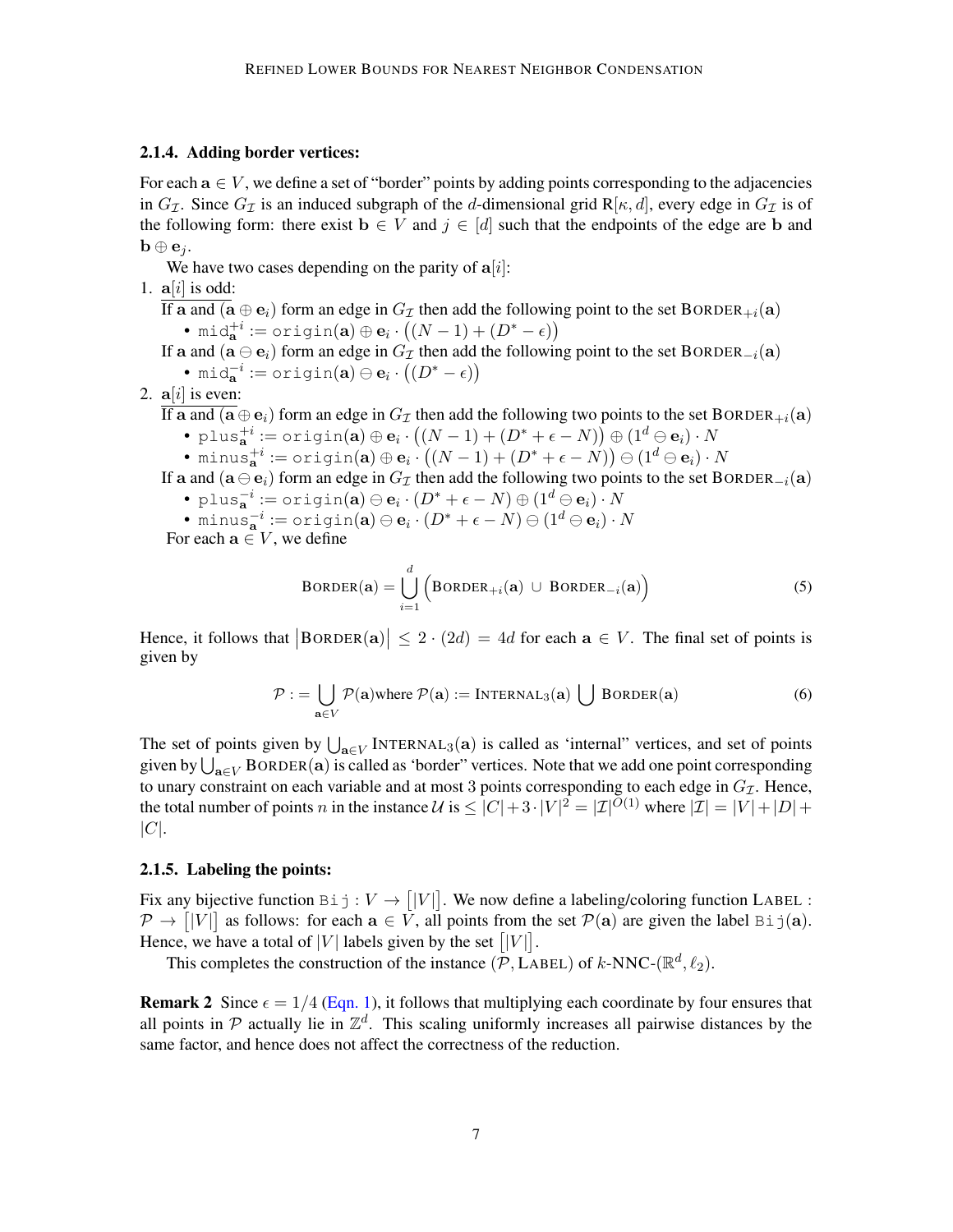### <span id="page-7-0"></span>2.2. U has a consistent subset of size  $|V| \Rightarrow \mathcal{I}$  has a satisfying assignment

Let  $\mathcal{P}' \subseteq \mathcal{P}$  be a consistent subset of size |V| for the instance  $\mathcal{U} = (\mathcal{P}, \text{LABEL})$  of k-NNC- $(\mathbb{R}^d, \ell_2)$ . We will now show that the instance  $\mathcal{I} = (V, D, C)$  of d-dimensional geometric  $\geq$ -CSP has a satisfying assignment.

Since there are  $|V|$  different labels, we are forced to pick exactly one point from each color into  $P'$ , i.e.,

<span id="page-7-3"></span><span id="page-7-2"></span>
$$
|\mathcal{P}' \cap \mathcal{P}(\mathbf{a})| = 1 \quad \text{for each} \quad \mathbf{a} \in V \tag{7}
$$

First we start with a preliminary lemma:

**Lemma 1** Let  $a \in V$  and  $i \in [d]$ .

- (1) For any point  $p \in \mathcal{P}(\mathbf{a}) \setminus \text{BORDER}_{+i}(\mathbf{a})$ , the absolute value of the difference in the  $i^{th}$ coordinates of p and any point in BORDER<sub>+i</sub>(a) is at least  $(D^* - \epsilon) - 2N$
- (2) For any point  $p \in \mathcal{P}(\mathbf{a}) \setminus \text{BORDER}_{-i}(\mathbf{a})$ , the absolute value of the difference in the  $i^{th}$ coordinates of p and any point in BORDER<sub>-i</sub>(a) is at least  $(D^* - \epsilon) - 2N$

<span id="page-7-1"></span>**Proof** Let  $\lambda$  be the  $i^{th}$ -coordinate of  $\text{origin}(a)$ . We start with proving the first part of the lemma:

**Claim 1** The  $i^{th}$ -coordinate of any point from BORDER<sub>+i</sub>(a) is at least  $(\lambda + (D^* + \epsilon) - 1)$ 

**Proof** If  $a_i$  is odd, then the i<sup>th</sup>-coordinate of the only point in BORDER<sub>+i</sub>(a) (viz. mid<sub>a</sub><sup>+i</sup>) is equal to  $\lambda + (N-1) + (D^* - \epsilon)$  which is greater than  $(\lambda + (D^* + \epsilon) - 1)$  since  $N \ge 2$  [\(Eqn. 2\)](#page-5-2) and  $\epsilon = 1/4$ [\(Eqn. 1\)](#page-5-1). If  $a_i$  is even, then the i<sup>th</sup>-coordinate of both points in BORDER<sub>+i</sub>(a), viz. plus<sub>a</sub><sup>+i</sup> and minus $_{\mathbf{a}}^{+i}$ , is equal to  $(\lambda + (D^* + \epsilon) - 1)$ .

Since  $p \in \mathcal{P}(\mathbf{a}) \setminus \text{BORDER}_{+i}(\mathbf{a})$ , by [Eqn. 5](#page-6-0) and [Eqn. 6](#page-6-1) it is sufficient to consider the following four cases:

- $p \in \text{INTERNAL}_3(\mathbf{a})$ : By [Section 2.1.1,](#page-5-3) the value of the  $i^{th}$ -coordinate of p is at most  $\lambda + (N-1)$ . By [Claim 1,](#page-7-1) the absolute value of the difference in the  $i^{th}$ -coordinates of p and any point in BORDER<sub>+i</sub>(a) is at least  $D^* + \epsilon - N$  which is greater than  $(D^* - \epsilon) - 2N$  since  $N \ge 2$  [\(Eqn. 2\)](#page-5-2) and  $\epsilon = 1/4$  [\(Eqn. 1\)](#page-5-1).
- $p \in \text{BORDER}_{-i}(\mathbf{a})$ : By [Section 2.1.4,](#page-6-2) the value of the  $i^{th}$ -coordinate of  $p$  is  $\langle \lambda \rangle$ . By [Claim 1,](#page-7-1) the absolute value of the difference in the  $i<sup>th</sup>$ -coordinates of p and any point in BORDER<sub>+i</sub>(a) is at least  $D^* + \epsilon - 1$  which is greater than  $(D^* - \epsilon) - 2N$  since  $N \ge 2$  [\(Eqn. 2\)](#page-5-2) and  $\epsilon = 1/4$  [\(Eqn. 1\)](#page-5-1).
- $p \in B$ ORDER<sub>+j</sub>(a) for some  $j \in [d]$  such that  $j \neq i$ : If  $a_j$  is odd then the only point in BORDER<sub>+j</sub>(a) is mid $a^{+j}$  whose  $i^{th}$ -coordinate is  $\lambda$ . By [Claim 1,](#page-7-1) the absolute value of the difference in the  $i^{th}$ coordinates of p and any point in BORDER<sub>+i</sub>(a) is at least  $D^* + \epsilon - 1$  which is greater than  $(D^* - \epsilon) - 2N$  since  $N \ge 2$  [\(Eqn. 2\)](#page-5-2) and  $\epsilon = 1/4$  [\(Eqn. 1\)](#page-5-1). If  $a_j$  is even then the only points in BORDER<sub>+j</sub>(a) are plus<sub>a</sub><sup>+j</sup> and minus<sub>a</sub><sup>+j</sup> whose *i*<sup>th</sup>-coordinates are  $\lambda + N$  and  $\lambda - N$  respectively. By [Claim 1,](#page-7-1) the absolute value of the difference in the  $i^{th}$ 
	- coordinates of p and any point in BORDER<sub>+i</sub>(a) is at least  $((\lambda + (D^* + \epsilon) 1) (\lambda + N) =$  $(D^* + \epsilon) - 1 - N$  which is greater than  $(D^* - \epsilon) - 2N$  since  $N \ge 2$  [\(Eqn. 2\)](#page-5-2) and  $\epsilon = 1/4$ [\(Eqn. 1\)](#page-5-1).
- $p \in \text{BORDER}_{-i}(\mathbf{a})$  for some  $j \in [d]$  such that  $j \neq i$ : The arguments for this case are exactly the same as the previous case.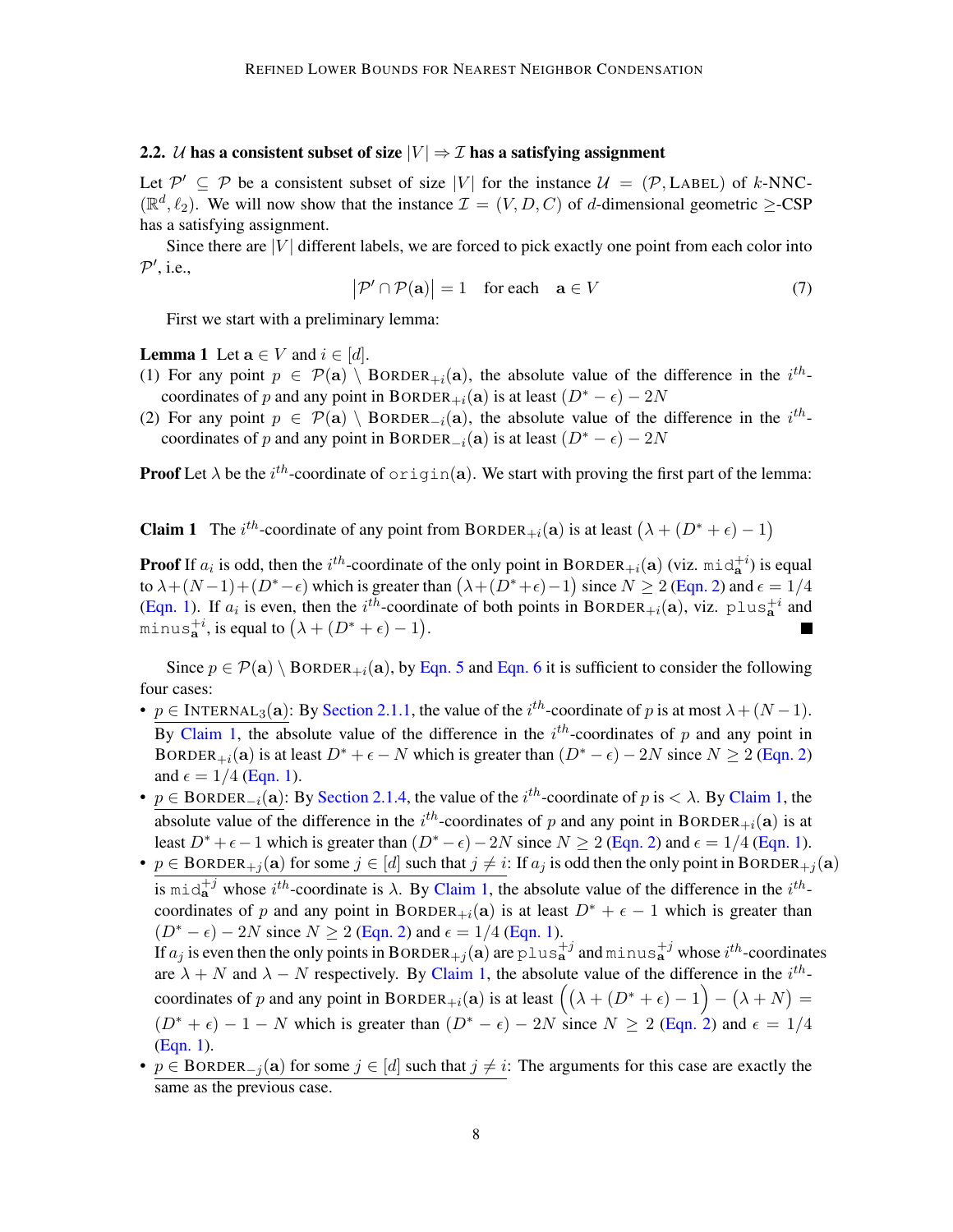<span id="page-8-0"></span>We now prove the second part of the lemma:

**Claim 2** The  $i^{th}$ -coordinate of any point from BORDER<sub>-i</sub>(a) is at most  $(\lambda - (D^* + \epsilon - N))$ 

**Proof** If  $a_i$  is odd, then the  $i^{th}$ -coordinate of the only point in BORDER<sub>-i</sub>(a) (viz. mid<sub>a</sub><sup>-i</sup>) is equal to  $\lambda - (D^* - \epsilon)$  which is less than  $(\lambda - (D^* + \epsilon - N))$  since  $N \ge 2$  [\(Eqn. 2\)](#page-5-2) and  $\epsilon = 1/4$  [\(Eqn. 1\)](#page-5-1). If  $a_i$  is even, then the i<sup>th</sup>-coordinate of both points in BORDER<sub>-i</sub>(a), viz. plus<sub>a</sub><sup>-i</sup> and minus<sub>a</sub><sup>-i</sup>, is equal to  $(\lambda - (D^* + \epsilon - N)).$ 

Since  $p \in \mathcal{P}(\mathbf{a}) \setminus \text{BORDER}_{+i}(\mathbf{a}),$  by [Eqn. 5](#page-6-0) and [Eqn. 6](#page-6-1) it is sufficient to consider the following four cases:

- $p \in \text{INTERNAL}_3(\mathbf{a})$ : By [Section 2.1.1,](#page-5-3) the value of the  $i^{th}$ -coordinate of p is at least  $\lambda$ . By [Claim 2,](#page-8-0) the absolute value of the difference in the  $i^{th}$ -coordinates of p and any point in BORDER<sub>-i</sub>(a) is at least  $D^* + \epsilon - N$  which is greater than  $(D^* - \epsilon) - 2N$  since  $N \ge 2$  [\(Eqn. 2\)](#page-5-2) and  $\epsilon = 1/4$ [\(Eqn. 1\)](#page-5-1).
- $p \in \text{BORDER}_{+i}(\mathbf{a})$ : By [Section 2.1.4,](#page-6-2) the value of the  $i^{th}$ -coordinate of  $p$  is  $> \lambda$ . By [Claim 2,](#page-8-0) the absolute value of the difference in the  $i^{th}$ -coordinates of p and any point in BORDER<sub>-i</sub>(a) is at least  $D^* + \epsilon - N$  which is greater than  $(D^* - \epsilon) - 2N$  since  $N \ge 2$  [\(Eqn. 2\)](#page-5-2) and  $\epsilon = 1/4$ [\(Eqn. 1\)](#page-5-1).
- $p \in \text{BORDER}_{+j}(\mathbf{a})$  for some  $j \in [d]$  such that  $j \neq i$ : If  $a_j$  is odd then the only point in BORDER<sub>+j</sub>( $\mathbf{a}$ ) is  $\text{mid}_{a}^{+j}$  whose  $i^{th}$ -coordinate is  $\lambda$ . By [Claim 2,](#page-8-0) the absolute value of the difference in the  $i^{th}$ coordinates of p and any point in BORDER<sub> $-i$ </sub>(a) is at least  $D^* + \epsilon - N$  which is greater than  $(D^* - \epsilon) - 2N$  since  $N \ge 2$  [\(Eqn. 2\)](#page-5-2) and  $\epsilon = 1/4$  [\(Eqn. 1\)](#page-5-1). If  $a_j$  is even then the only points in BORDER<sub>+j</sub>(a) are plus<sub>a</sub><sup>+j</sup> and minus<sub>a</sub><sup>+j</sup> whose *i*<sup>th</sup>-coordinates are  $\lambda + N$  and  $\lambda - N$  respectively. By [Claim 1,](#page-7-1) the absolute value of the difference in the  $i^{th}$ coordinates of p and any point in BORDER<sub>+i</sub>(a) is at least  $(\lambda - N) - (\lambda - (D^* + \epsilon - N)) =$
- $(D^* + \epsilon) 2N$  which is greater than  $(D^* \epsilon) 2N$  since  $\epsilon = 1/4$  [\(Eqn. 1\)](#page-5-1).
- $p \in \text{BORDER}_{-i}(\mathbf{a})$  for some  $j \in [d]$  such that  $j \neq i$ : The arguments for this case are exactly the same as the previous case.

×

This concludes the proof of [Lemma 1.](#page-7-2)

Next we show that  $\mathcal{P}'$  cannot contain any border vertices.

<span id="page-8-1"></span>**Lemma 2**  $\mathcal{P}'$  contains no border vertices, i.e.,  $\mathcal{P}' \cap \text{BORDER}(\mathbf{a}) = \emptyset$  for each  $\mathbf{a} \in V$ .

**Proof** Suppose there exists some  $a \in V$  such that  $\mathcal{P}' \cap B$ ORDER $(a) \neq \emptyset$ . Let  $z \in (\mathcal{P}' \cap B)$ BORDER(a)). From [Eqn. 7](#page-7-3) it follows that  $\mathcal{P}' \cap B$ ORDER(a) = {z}. By [Eqn. 5,](#page-6-0) there exists  $i \in [d]$  such that either  $z \in \text{BORDER}_{+i}(\mathbf{a})$  or  $z \in \text{BORDER}_{-i}(\mathbf{a})$ . Without loss of generality let  $z \in \text{BORDER}_{+i}(\mathbf{a})$ : the argument for the other case is analogous. We need to consider the following two cases depending on the parity of  $a_i$ :

(1)  $a[i]$  is odd: By [Section 2.1.4](#page-6-2) and [Eqn. 4,](#page-5-4) it follows that

- $\mathbf{-z} = \texttt{mid}_{\mathbf{a}}^{+i} = \texttt{origin}(\mathbf{a}) \oplus \mathbf{e}_i \cdot ((N-1) + (D^* \epsilon))$
- $-$  plus $\frac{-i}{\mathbf{a}\oplus\mathbf{e}_i}=\texttt{origin}(\mathbf{a}\oplus\mathbf{e}_i)\ominus\mathbf{e}_i\cdot(D^*+\epsilon-N)\oplus(1^d\ominus\mathbf{e}_i)\cdot N=\texttt{mid}^+_\mathbf{a} \oplus \mathbf{e}_i\cdot$  $N \oplus (1^d \ominus \mathbf{e}_i) \cdot N$
- $-$  minus $\frac{-i}{\mathbf{a}\oplus\mathbf{e}_i}=\texttt{origin}(\mathbf{a}\oplus\mathbf{e}_i)\ominus\mathbf{e}_i\cdot(D^*+\epsilon-N)\ominus(1^d\ominus\mathbf{e}_i)\cdot N=\texttt{mid}^+_\mathbf{a} \oplus \mathbf{e}_i\cdot$  $N \ominus (1^d \ominus \mathbf{e}_i) \cdot N$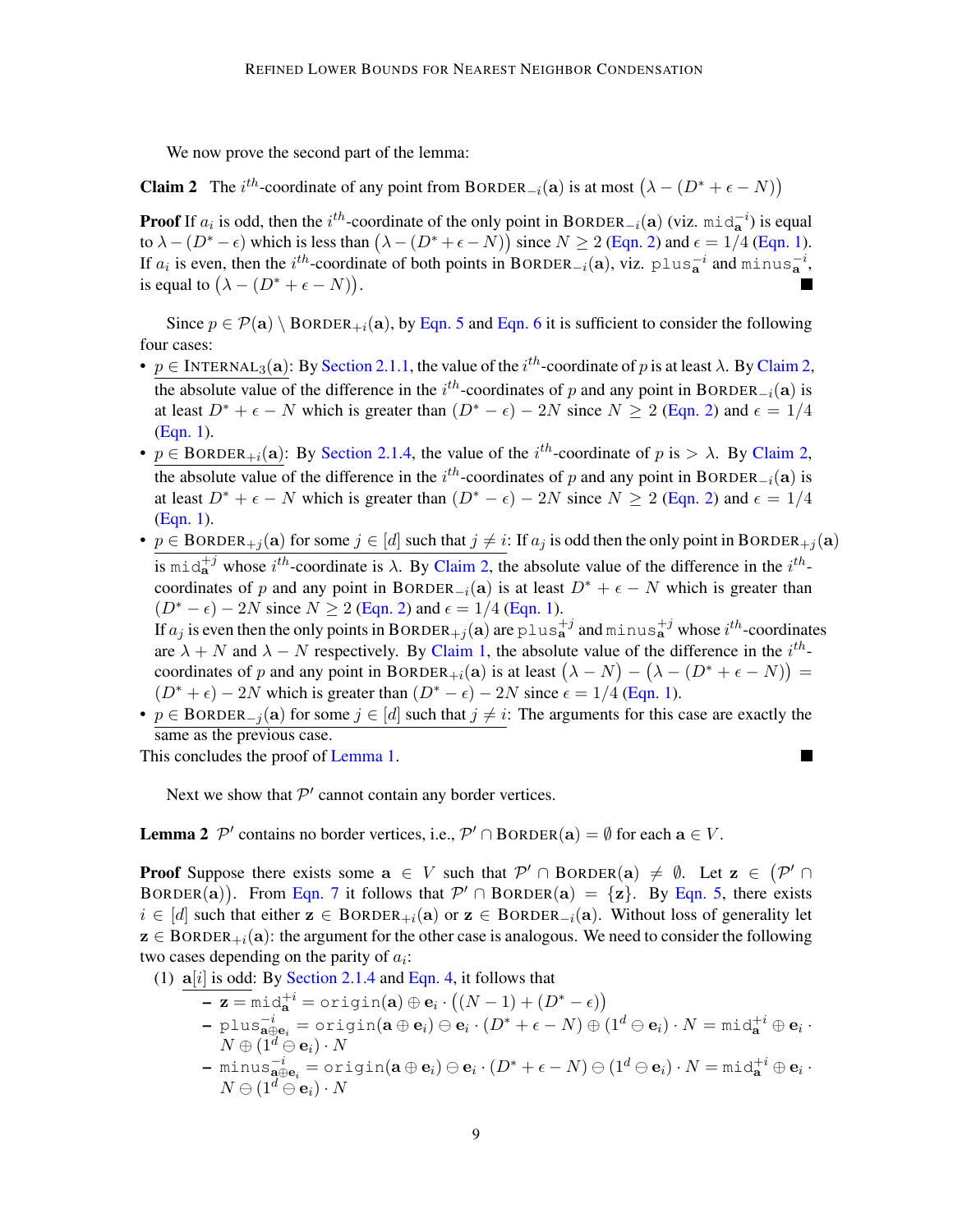We now show that  $|\mathcal{P}' \cap \mathcal{P}(\mathbf{a} \oplus \mathbf{e}_i)| \geq 2$  which is a contradiction to [Eqn. 7.](#page-7-3)

<span id="page-9-0"></span>**Claim 3** For any  $p \in \mathcal{P}(\mathbf{a} \oplus \mathbf{e}_i)$  such that  $p \neq p \text{lus}_{\mathbf{a} \oplus \mathbf{e}_i}^{-i}$  we have  $\text{dist}(\text{mid}_{\mathbf{a}}^{+i}, p \text{lus}_{\mathbf{a} \oplus \mathbf{e}_i}^{-i})$  $dist(p, \text{plus}_{\mathbf{a}\oplus \mathbf{e}_i}^{-i})$ 

Proof The proof follows from the following two observations:

- The distance between  $\text{mid}_{a}^{+i}$  and  $\text{plus}_{a \oplus e_i}^{-i}$  is less than that between  $\text{plus}_{a \oplus e_i}^{-i}$  and minus $_{\mathbf{a}\oplus\mathbf{e}_i}^{-i}$  because

$$
\begin{aligned} &\texttt{dist}\big(\texttt{mid}_{\mathbf{a}}^{+i}, \texttt{plus}_{\mathbf{a}\oplus \mathbf{e}_i}^{-i}\big) = \sqrt{dN^2} \\ &< \sqrt{(d-1)\cdot (2N)^2} = \texttt{dist}\big(\texttt{plus}_{\mathbf{a}\oplus \mathbf{e}_i}^{-i}, \texttt{minus}_{\mathbf{s}\oplus \mathbf{e}_i}\big) \end{aligned}
$$

where we have used the fact that  $d, N \ge 2$  [\(Eqn. 2\)](#page-5-2),

 $-$  For any  $q \in \mathcal{P}(\mathbf{a} + \mathbf{e}_i) \setminus \{ \texttt{plus}_{\mathbf{a} \oplus \mathbf{e}_i}^{-i}, \texttt{minus}_{\mathbf{a} \oplus \mathbf{e}_i}^{-i} \}$  we have

$$
dist(q, plus \vec{a} \theta_{\theta})
$$
  
\n
$$
\geq (D^* - \epsilon) - 2N
$$
 (by Lemma 1)  
\n
$$
> \sqrt{dN^2}
$$
  
\n
$$
= dist(mid_{\mathbf{a}}^{+i}, plus \vec{a} \theta_{\theta_i})
$$
 (from Eqn. 1 and Eqn. 2)

Since  $\text{mid}_{\mathbf{a}}^{+i} \in \mathcal{P}'$  and  $\text{LABEL}(\text{mid}_{\mathbf{a}}^{+i}) = \text{Bij}(\mathbf{a}) \neq \text{Bij}(\mathbf{a} + \mathbf{e}_i) = \text{LABEL}(\text{plus}_{\mathbf{a}\oplus \mathbf{e}_i}^{-i}),$ it follows from [Claim 3](#page-9-0) that plus $\overline{\mathbf{a}}_{\mathbf{a}\oplus\mathbf{e}_i}^i \in \mathcal{P}'.$ 

<span id="page-9-1"></span>**Claim 4** For any  $p \in \mathcal{P}(\mathbf{a} \oplus \mathbf{e}_i)$  such that  $p \neq \text{minus}^{-i}_{\mathbf{a} \oplus \mathbf{e}_i}$  we have dist  $(\text{mid}_{\mathbf{a}}^{+i}, \text{minus}_{\mathbf{a} \oplus \mathbf{e}_i})$  <  $\texttt{dist}(p, \texttt{minus}_{\mathbf{a}\oplus \mathbf{e}_i})$ 

٠

**Proof** The proof of this claim is exactly the same as that of [Claim 3.](#page-9-0)

Since  $\text{mid}_{\mathbf{a}}^{+i} \in \mathcal{P}'$  and  $\text{LABEL}(\text{mid}_{\mathbf{a}}^{+i}) = \text{Bi } \text{j}(\mathbf{a}) \neq \text{Bi } \text{j}(\mathbf{a} + \mathbf{e}_i) = \text{LABEL}(\text{minus}_{\mathbf{a}\oplus\mathbf{e}_i}^{-i}),$ it follows from [Claim 4](#page-9-1) that  $\min$ u $\text{s}_{\textbf{a}\oplus\textbf{e}_i}^i\in\mathcal{P}'$ . Therefore, we have  $\left\{\text{plus}_{\textbf{a}\oplus\textbf{e}_i}^{-i},\text{minus}_{\textbf{a}\oplus\textbf{e}_i}^{-i}\right\}\subseteq$  $(\mathcal{P}' \cap \mathcal{P}(\mathbf{a} \oplus \mathbf{e}_i))$  which contradicts [Eqn. 7.](#page-7-3)

- (2)  $a[i]$  is even: By [Section 2.1.4](#page-6-2) and [Eqn. 4,](#page-5-4) it follows that
	- $-$  mid $_{\mathbf{a}\oplus\mathbf{e}_i}^{-i} =$  origin $(\mathbf{a} \oplus \mathbf{e}_i) \ominus \mathbf{e}_i \cdot ((D^* \epsilon))$  $-$  plus $_{\mathbf{a}}^{+i} = \operatorname{origin}(\mathbf{a}) \oplus \mathbf{e}_i \cdot ((N-1) + (D^* + \epsilon - N)) \oplus (1^d \ominus \mathbf{e}_i) \cdot N = \textstyle{\mathfrak{mid}_{\mathbf{a} \oplus \mathbf{e}_i}^{-i}} \ominus$  $\mathbf{e}_i\cdot N \oplus (1^d \ominus \mathbf{e}_i)\cdot N$  $\mathbf{p} = \text{minus}_{\mathbf{a}}^{+i} = \text{origin}(\mathbf{a}) \oplus \mathbf{e}_i \cdot \big((N-1) + (D^* + \epsilon - N) \big) \ominus (1^d \ominus \mathbf{e}_i) \cdot N = \text{mid}_{\mathbf{a} \oplus \mathbf{e}_i}^{-i} \ominus$  $\mathbf{e}_i\cdot N \ominus (1^d \ominus \mathbf{e}_i)\cdot N$

By [Section 2.1.4,](#page-6-2) we have either  $z = \text{plus}_{a}^{+i}$  or  $z = \text{minus}_{a}^{+i}$ . Let  $z = \text{plus}_{a}^{+i}$ : the case when  $z = minus_{a}^{+i}$  is analogous. We will now show that  $|\mathcal{P}' \cap \mathcal{P}(a)| \ge 2$  which is a contradiction to [Eqn. 7.](#page-7-3)

<span id="page-9-2"></span>**Claim 5** For any  $p \in \mathcal{P}(\mathbf{a} \oplus \mathbf{e}_i)$  such that  $p \neq \text{mid}_{\mathbf{a} \oplus \mathbf{e}_i}$  we have dist  $(\text{mid}_{\mathbf{a} \oplus \mathbf{e}_i}, \text{plus}_{\mathbf{a}}^{+i})$  $dist(p, \texttt{mid}_{\mathbf{a}\oplus \mathbf{e}_i})$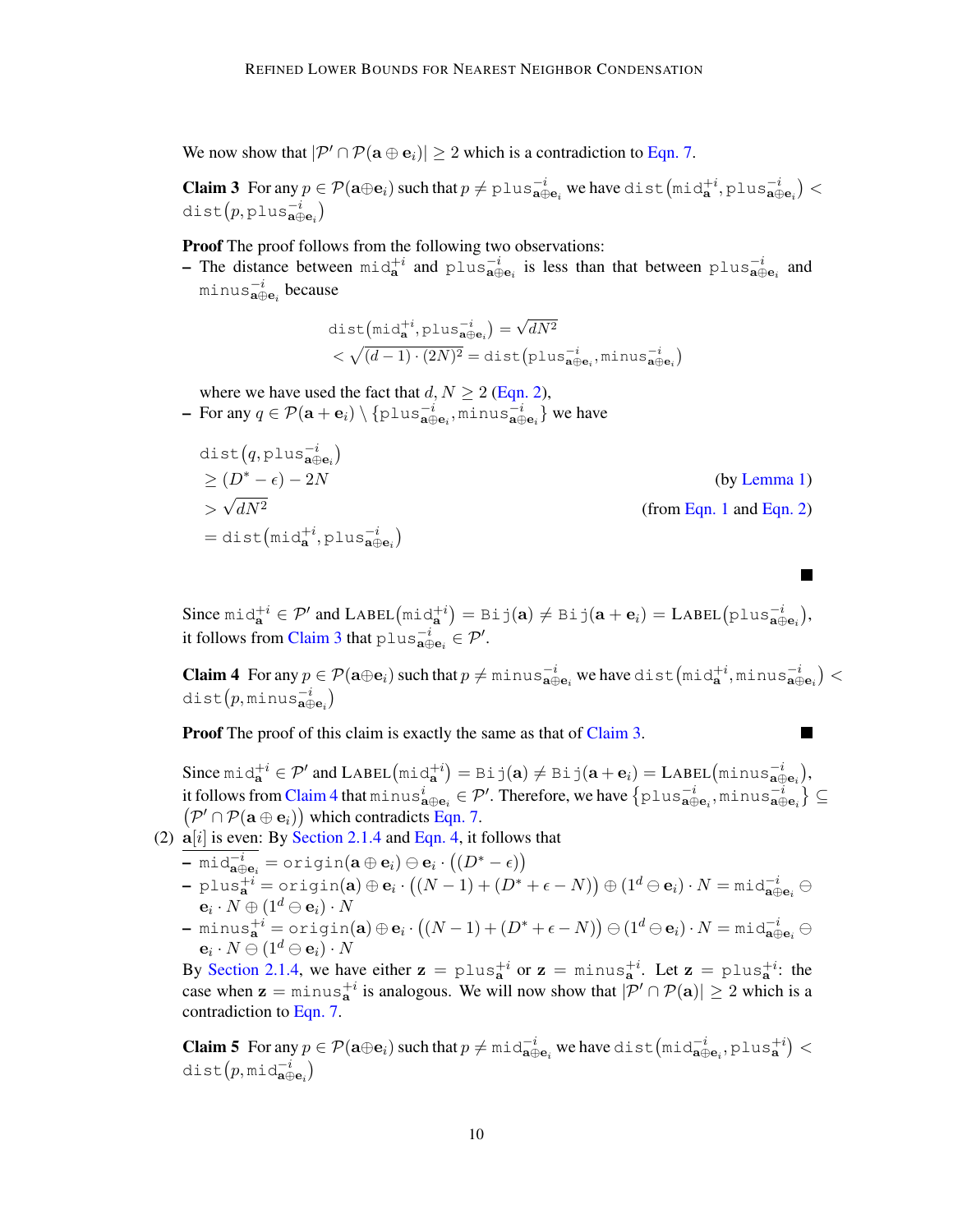**Proof** Let  $p \in \mathcal{P}(\mathbf{a} \oplus \mathbf{e}_i) \setminus \{\text{mid}_{\mathbf{a} \oplus \mathbf{e}_i}\}$ . Since  $\mathbf{a}[i]$  is even, it follows that  $\text{BORDER}_{-i}(\mathbf{a} \oplus \mathbf{e}_i)$  $\{\text{mid}_{a \oplus e_i}(-i)\}.$  Hence, we have

 $\textsf{dist}(p, \textsf{mid}_{\mathbf{a}\oplus\mathbf{e}_i}^{-i})$  $> (D^* - \epsilon) - 2N$  (by [Lemma 1\)](#page-7-2) > √ (from [Eqn. 1](#page-5-1) and [Eqn. 2\)](#page-5-2)  $=$ dist(mid $a_{\mathbf{a}\oplus\mathbf{e}_i}^{\dagger}$ ,plus $_{\mathbf{a}}^{+i}$ )

Since  $\text{plus}_{\mathbf{a}}^{+i} \in \mathcal{P}'$  and  $\text{LABEL}(\text{mid}_{\mathbf{a}\oplus\mathbf{e}_i}) = \text{Bi } \text{j}(\mathbf{a} \oplus \mathbf{e}_i) \neq \text{Bi } \text{j}(\mathbf{a}) = \text{LABEL}(\text{plus}_{\mathbf{a}}^{+i}),$ it follows from [Claim 5](#page-9-2) that  $\text{mid}_{\mathbf{a} \oplus \mathbf{e}_i}^{-i} \in \mathcal{P}'$ .

**T** 

<span id="page-10-1"></span> $\blacksquare$ 

<span id="page-10-0"></span>**Claim 6** For any  $p \in \mathcal{P}(\mathbf{a})$  such that  $p \neq \text{minus}_{\mathbf{a}}^{+i}$  we have  $\text{dist}(\text{mid}_{\mathbf{a}\oplus\mathbf{e}_i},\text{minus}_{\mathbf{a}}^{+i})$  $dist(p, \texttt{minus}_a^{+i})$ 

Proof The proof follows from the following two observations:

- The distance between  $\text{mid}_{a \oplus e_i}^{-i}$  and  $\text{minus}_{a}^{+i}$  is less than that between  $p\text{lus}_{a \oplus e_i}^{-i}$  and minus $_{\mathbf{a}}^{+i}$  because

$$
dist(mid_{\mathbf{a}\oplus\mathbf{e}_i}^{-i}, \text{minus}_{\mathbf{a}}^{+i}) = \sqrt{dN^2}
$$
  
<  $\sqrt{(d-1)\cdot (2N)^2}$   
 $= dist(plus_{\mathbf{a}\oplus\mathbf{e}_i}^{-i}, \text{minus}_{\mathbf{a}\oplus\mathbf{e}_i})$  (from Eqn. 2)

$$
- \ \forall \ q \in \mathcal{P}(\mathbf{a}) \setminus \{\text{plus}_{\mathbf{a}}^{+i}, \text{minus}_{\mathbf{a}}^{+i}\}, \text{ we have}
$$

$$
dist(q, \text{minus}_{\mathbf{a}}^{+i})
$$
  
\n
$$
\geq (D^* - \epsilon) - 2N
$$
 (by Lemma 1)  
\n
$$
> \sqrt{dN^2}
$$
  
\n
$$
= dist(\text{mid}_{\mathbf{a}\oplus\mathbf{e}_i}, \text{minus}_{\mathbf{a}}^{+i})
$$
 (from Eqn. 1 and Eqn. 2)

Since  $\text{mid}_{\mathbf{a}\oplus\mathbf{e}_i} \in \mathcal{P}'$  and  $\text{LABEL}(\text{mid}_{\mathbf{a}\oplus\mathbf{e}_i}) = \text{Bi } \text{j}(\mathbf{a}\oplus\mathbf{e}_i) \neq \text{Bi } \text{j}(\mathbf{a}) = \text{LABEL}(\text{minus}_{\mathbf{a}}^{+i}),$ it follows from [Claim 6](#page-10-0) that  $\min_{\mathbf{a}} s_{\mathbf{a}}^{+i} \in \mathcal{P}'$ . Therefore, we have  $\{\text{plus}_{\mathbf{a}}^{+i}, \text{minus}_{\mathbf{a}}^{+i}\}\subseteq$  $(\mathcal{P}' \cap \mathcal{P}(\mathbf{a}))$  which contradicts [Eqn. 7.](#page-7-3)

Hence,  $\mathcal{P}' \cap \text{BORDER}(\mathbf{a}) = \emptyset$  for each  $\mathbf{a} \in V$  which concludes the proof of [Lemma 2.](#page-8-1)

From [Eqn. 6,](#page-6-1) [Eqn. 7](#page-7-3) and [Lemma 2](#page-8-1) it follows that

$$
\forall \mathbf{a} \in V, \text{there is a point } \beta(\mathbf{a}) \in \text{INTERNAL}_3(\mathbf{a}) \text{ such that } (\mathcal{P}' \cap \mathcal{P}(\mathbf{a})) = \{ \beta(a) \} \tag{8}
$$

We now construct a satisfying assignment for the instance  $\mathcal{I} = (V, D, C)$  of d-dimensional geometric  $\geq$ -CSP.

<span id="page-10-2"></span>**Lemma 3** The instance  $\mathcal{I} = (V, D, C)$  of d-dimensional geometric >-CSP is satisfiable.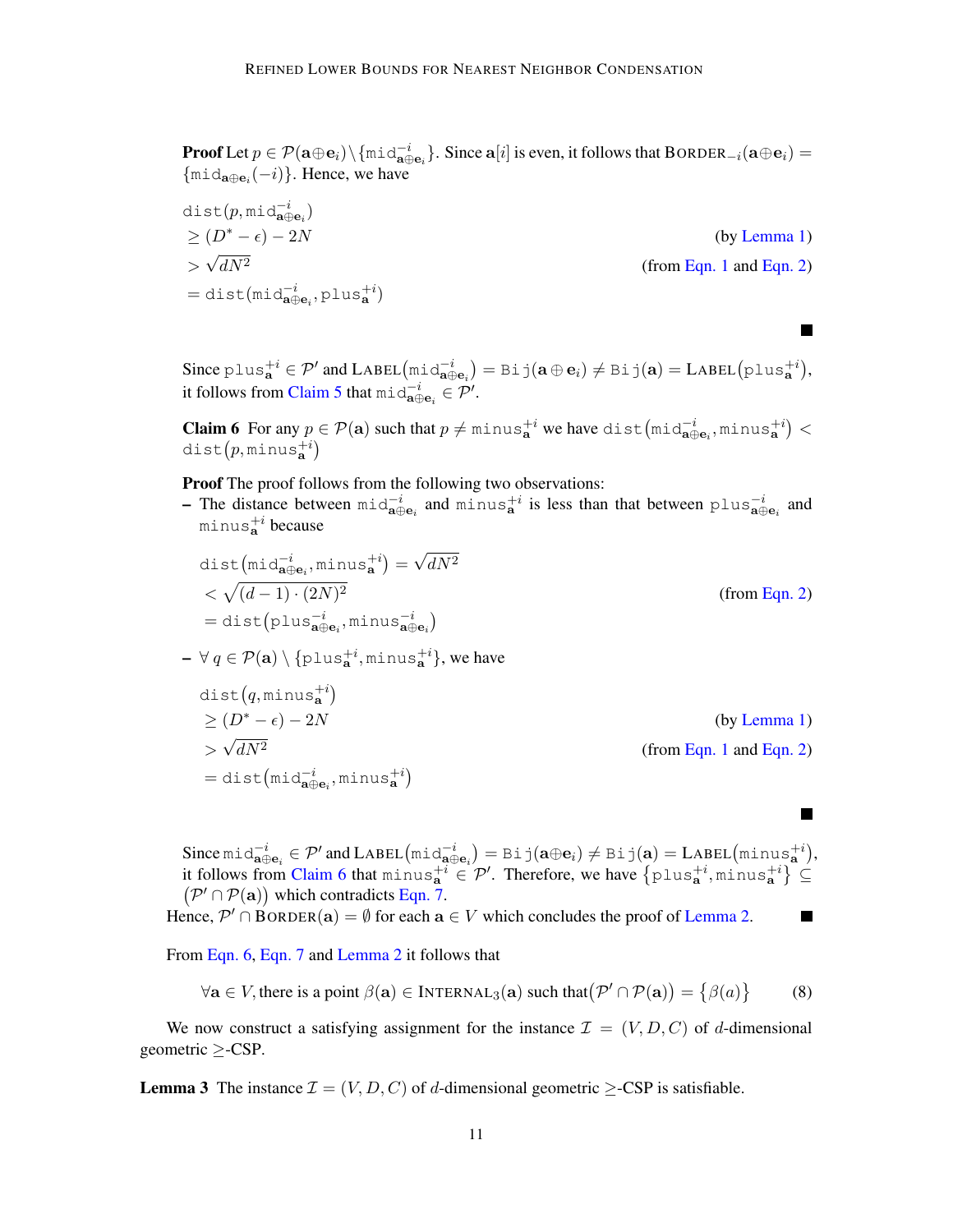**Proof** For each  $a \in V$  let

<span id="page-11-0"></span>
$$
\gamma(\mathbf{a}) = \beta(\mathbf{a}) \ominus C^* \cdot (\mathbf{a} - 1^d) = \beta(a) \ominus \text{origin}(\mathbf{a}) \oplus 1^d \tag{9}
$$

We claim that the function  $f: V \to D$  given by  $f(\mathbf{a})[i] = \text{flip}_{\mathbf{a}[i]}(\gamma(\mathbf{a})[i])$  for each  $i \in [d]$  and each  $a \in V$  is a satisfying assignment for the instance  $\mathcal{I} = (V, D, C)$  of d-dimensional geometric  $\geq$ -CSP. First we show that f satisfies each unary constraint. For  $a \in V$  we have  $\beta(\mathbf{a}) \in \text{INTERNAL}_3(\mathbf{a})$  (from [Eqn. 8\)](#page-10-1)  $\Rightarrow \gamma(\mathbf{a}) \in \text{INTERNAL}_2(\mathbf{a})$  (from [Section 2.1.3](#page-5-5) & [Eqn. 9\)](#page-11-0)  $\Rightarrow f(\mathbf{a}) \in \text{INTERNAL}_1(\mathbf{a})$  (from [Section 2.1.2](#page-5-6) & [Observation 1\)](#page-5-7)  $\Rightarrow f(\mathbf{a}) \in R_{\mathbf{a}}$  (from [Section 2.1.1\)](#page-5-3) Next we show that  $f$  satisfies each binary constraint. By [Definition 3,](#page-3-1) every binary constraint in C has the following structure: there exists a variable  $\mathbf{b} \in V$  and an index  $i \in [d]$  such that the binary constraint is  $\big\langle (\textbf{b},\textbf{b}\oplus\textbf{e}_i),R_{\textbf{b},\textbf{b}\oplus\textbf{e}_i}\big\rangle$  where  $R_{\textbf{b},\textbf{b}\oplus\textbf{e}_i}=\Big\{(\textbf{x},\textbf{y})\subseteq R_{\textbf{b}}\times R_{\textbf{b}\oplus\textbf{e}_i}\mid \textbf{x}[i]\geq \textbf{y}[i]\Big\}.$ Hence, if we show that  $f(\mathbf{b})[i] \ge f(\mathbf{b} \oplus \mathbf{e}_i)[i]$  then the binary constraint  $\langle (\mathbf{b}, \mathbf{b} \oplus \mathbf{e}_i), R_{\mathbf{b}, \mathbf{b} \oplus \mathbf{e}_i} \rangle$  is satisfied. In the remainder of this proof we denote  $\mathbf{b} \oplus \mathbf{e}_i$  by  $\mathbf{b}'$ . There are two cases to consider

depending on the parity of  $\mathbf{b}[i]$ :

1.  $\mathbf{b}[i]$  is odd: By the definition of a consistent subset, we have

<span id="page-11-2"></span><span id="page-11-1"></span>
$$
\text{dist}\left(\text{mid}_{\mathbf{b}}^{+i}, \beta(\mathbf{b})\right) < \text{dist}\left(\text{mid}_{\mathbf{b}}^{+i}, \beta(\mathbf{b} \oplus \mathbf{e}_i)\right) \tag{10}
$$

Recall from [Section 2.1.4](#page-6-2) that  $\text{mid}_{\mathbf{b}}^{+i} := \text{origin}(\mathbf{b}) \oplus \mathbf{e}_i \cdot ((N-1) + (D^* - \epsilon))$ ). [Eqn. 4](#page-5-4) implies that origin( $\mathbf{b} \oplus \mathbf{e}_i$ ) = origin( $\mathbf{b}$ ) $\oplus \mathbf{e}_i \cdot (N-1+2D^*)$ . Hence, [Eqn. 9](#page-11-0) and [Eqn. 10](#page-11-1) together imply that

$$
\left(\left(N-\gamma(\mathbf{b})[i]\right) + \left(D^* - \epsilon\right)\right)^2 + \sum_{j=1, j\neq i}^d \left(\gamma(\mathbf{b})[j] - 1\right)^2
$$
  
< 
$$
< \left(\left(\gamma(\mathbf{b}')[i] - 1\right) + \left(D^* + \epsilon\right)\right)^2 + \sum_{j=1, j\neq i}^d \left(\gamma(\mathbf{b}')[j] - 1\right)^2
$$
 (11)

Since  $\mathbf{b}[i]$  is odd, by [Eqn. 3](#page-5-8) we have  $f(\mathbf{b})[i] = \gamma(\mathbf{b})[i]$  and  $f(\mathbf{b}')[i] = (N+1) - \gamma(\mathbf{b}')[i]$ . [Eqn. 11](#page-11-2) can be rewritten as

<span id="page-11-3"></span>
$$
\left( \left( N - f(\mathbf{b})[i] \right) + \left( D^* - \epsilon \right) \right)^2 + \sum_{j=1, j \neq i}^d \left( \gamma(\mathbf{b})[j] - 1 \right)^2
$$
  
< 
$$
< \left( \left( N - f(\mathbf{b'})[i] \right) + \left( D^* + \epsilon \right) \right)^2 + \sum_{j=1, j \neq i}^d \left( \gamma(\mathbf{b'})[j] - 1 \right)^2
$$
 (12)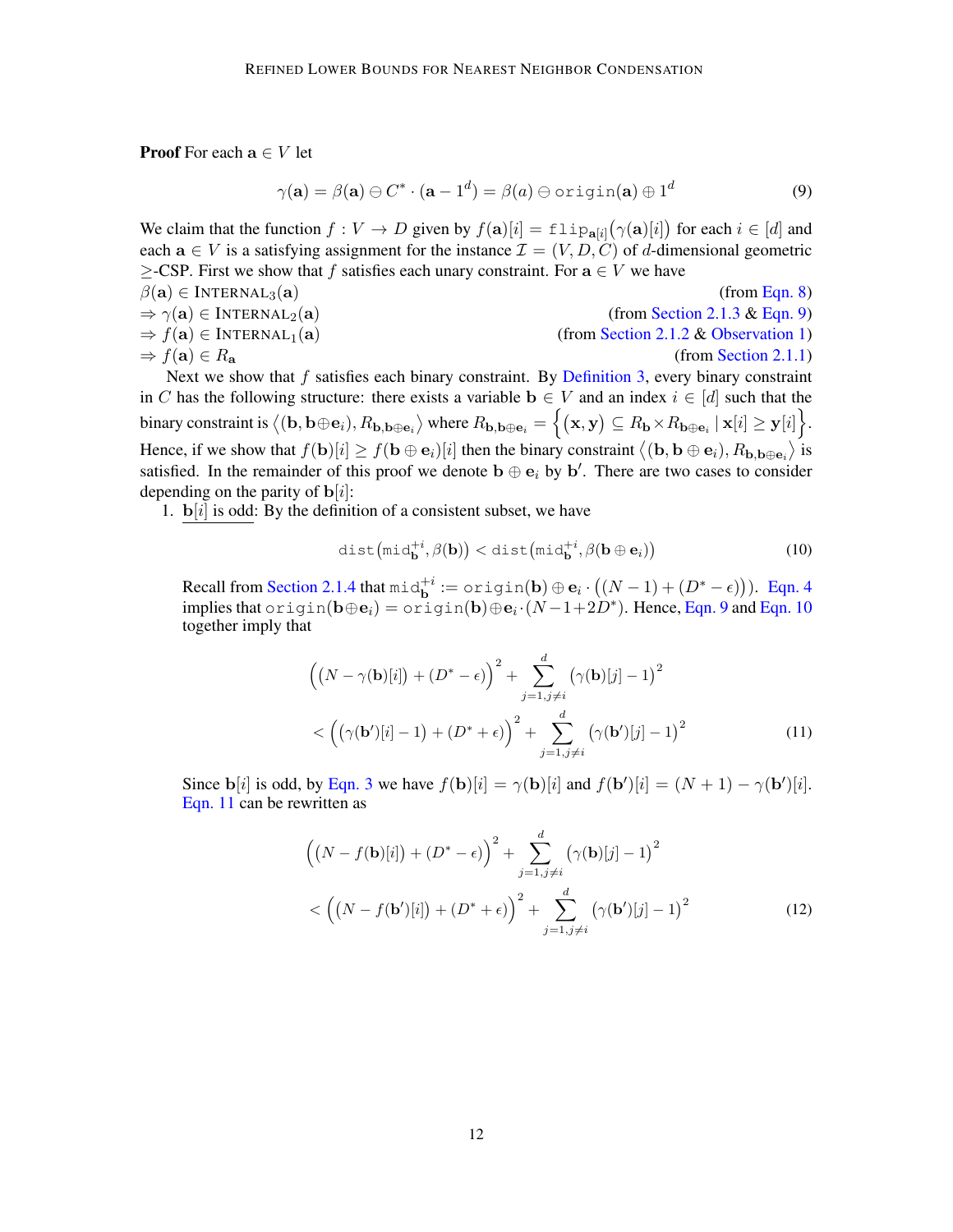We now claim that  $f(\mathbf{b})[i] \ge f(\mathbf{b}')[i]$ . Suppose not, and  $f(\mathbf{b})[i] < f(\mathbf{b}')[i]$ . Since  $f(\mathbf{b})[i]$ ,  $f(\mathbf{b}')[i] \in$ [N] it follows that  $(f(b')[i] - f(b)[i]) \geq 1$ . Then from [Eqn. 12](#page-11-3) we have

$$
(2d - 2)N^2 = (d - 1)N^2 + (d - 1)N^2
$$
  
\n
$$
\geq \sum_{j=1, j \neq i}^{d} (\gamma(\mathbf{b}^i)[j] - 1)^2 - \sum_{j=1, j \neq i}^{d} (\gamma(\mathbf{b})[j] - 1)^2 \qquad (\text{since } \gamma(\mathbf{b})[j], \gamma_{\mathbf{b}^i}[j] \in [N] \forall j \in [d])
$$
  
\n
$$
> ((N - f(\mathbf{b})[i]) + (D^* - \epsilon))^2 - ((N - f(\mathbf{b}^i)[i]) + (D^* + \epsilon))^2
$$
  
\n
$$
= (2D^* + (N - f(\mathbf{b})[i]) + (N - f(\mathbf{b}^i)[i]) \times (f(\mathbf{b}^i)[i] - f(\mathbf{b})[i] - 2\epsilon)
$$
  
\n
$$
\geq 2D^* \times \frac{1}{2} = D^*
$$

which is a contradiction since  $D^* = 2d \cdot N^2$  [\(Eqn. 1\)](#page-5-1). To obtain the penultimate inequality, we have used the bounds  $f(\mathbf{b})[i], f(\mathbf{b}')]i] \leq N$  and  $(f(\mathbf{b}')[i] - f(\mathbf{b})[i] - 2\epsilon) \geq 1/2$  since  $\epsilon = 1/4$  [\(Eqn. 1\)](#page-5-1).

2.  $\mathbf{b}[i]$  is even: By the definition of a consistent subset, we have

<span id="page-12-1"></span><span id="page-12-0"></span>
$$
\text{dist}\left(\text{mid}_{\mathbf{b}'}^{-i}, \beta(\mathbf{b}')\right) < \text{dist}\left(\text{mid}_{\mathbf{b}'}^{-i}, \beta(\mathbf{b})\right) \tag{13}
$$

Recall from [Section 2.1.4](#page-6-2) that  $\text{mid}_{\mathbf{b}'}^{-i} := \text{origin}(\mathbf{b}') \oplus \mathbf{e}_i \cdot (D^* - \epsilon)$ . [Eqn. 4](#page-5-4) implies that origin(b) = origin(b') $\ominus {\bf e}_i\cdot (\v N-1+2D^*)$ . Hence, [Eqn. 9](#page-11-0) and [Eqn. 13](#page-12-0) together imply that

$$
\left( (\gamma(\mathbf{b}^{\prime})[i] - 1) + (D^* - \epsilon) \right)^2 + \sum_{j=1, j \neq i}^{d} (\gamma(\mathbf{b}^{\prime})[j] - 1)^2
$$
  
< 
$$
< \left( (N - \gamma(\mathbf{b})[i]) + (D^* + \epsilon) \right)^2 + \sum_{j=1, j \neq i}^{d} (\gamma(\mathbf{b})[j] - 1)^2
$$
 (14)

Since  $\mathbf{b}[i]$  is even, by [Eqn. 3](#page-5-8) we have  $f(\mathbf{b})[i] = N + 1 - \gamma(\mathbf{b})[i]$  and  $f(\mathbf{b}')[i] = \gamma(\mathbf{b}')[i]$ . [Eqn. 14](#page-12-1) can be rewritten as

<span id="page-12-2"></span>
$$
\left( (f(\mathbf{b}')[i] - 1) + (D^* - \epsilon) \right)^2 + \sum_{j=1, j \neq i}^{d} (\gamma(\mathbf{b}')[j] - 1)^2
$$
  
< 
$$
< \left( (f(\mathbf{b})[i] - 1) + (D^* + \epsilon) \right)^2 + \sum_{j=1, j \neq i}^{d} (\gamma(\mathbf{b})[j] - 1)^2
$$
 (15)

We now claim that  $f(\mathbf{b})[i] \ge f(\mathbf{b}')[i]$ . Suppose not, and  $f(\mathbf{b})[i] < f(\mathbf{b}')[i]$ . Since  $f(\mathbf{b})[i]$ ,  $f(\mathbf{b}')[i] \in$ [N] it follows that  $(f(\mathbf{b}^{\prime})[i] - f(\mathbf{b})[i]) \geq 1$ . Then from [Eqn. 15](#page-12-2) we have

$$
(2d - 2)N^2 = (d - 1)N^2 + (d - 1)N^2
$$
  
\n
$$
\geq \sum_{j=1, j\neq i}^{d} (\gamma(\mathbf{b})[j] - 1)^2 - \sum_{j=1, j\neq i}^{d} (\gamma(\mathbf{b}')[j] - 1)^2 \text{ (since } \gamma(\mathbf{b})[j], \gamma_{\mathbf{b}'}[j] \in [N] \text{ for each } j \in [d])
$$
  
\n
$$
> ((f(\mathbf{b}')[i] - 1) + (D^* - \epsilon))^2 - ((f(\mathbf{b})[i] - 1) + (D^* + \epsilon))^2
$$
  
\n
$$
= (2D^* + (f(\mathbf{b})[i] - 1) + (f(\mathbf{b}')[i] - 1)) \times (f(\mathbf{b}')[i] - f(\mathbf{b})[i] - 2\epsilon)
$$
  
\n
$$
\geq 2D^* \times \frac{1}{2} = D^*
$$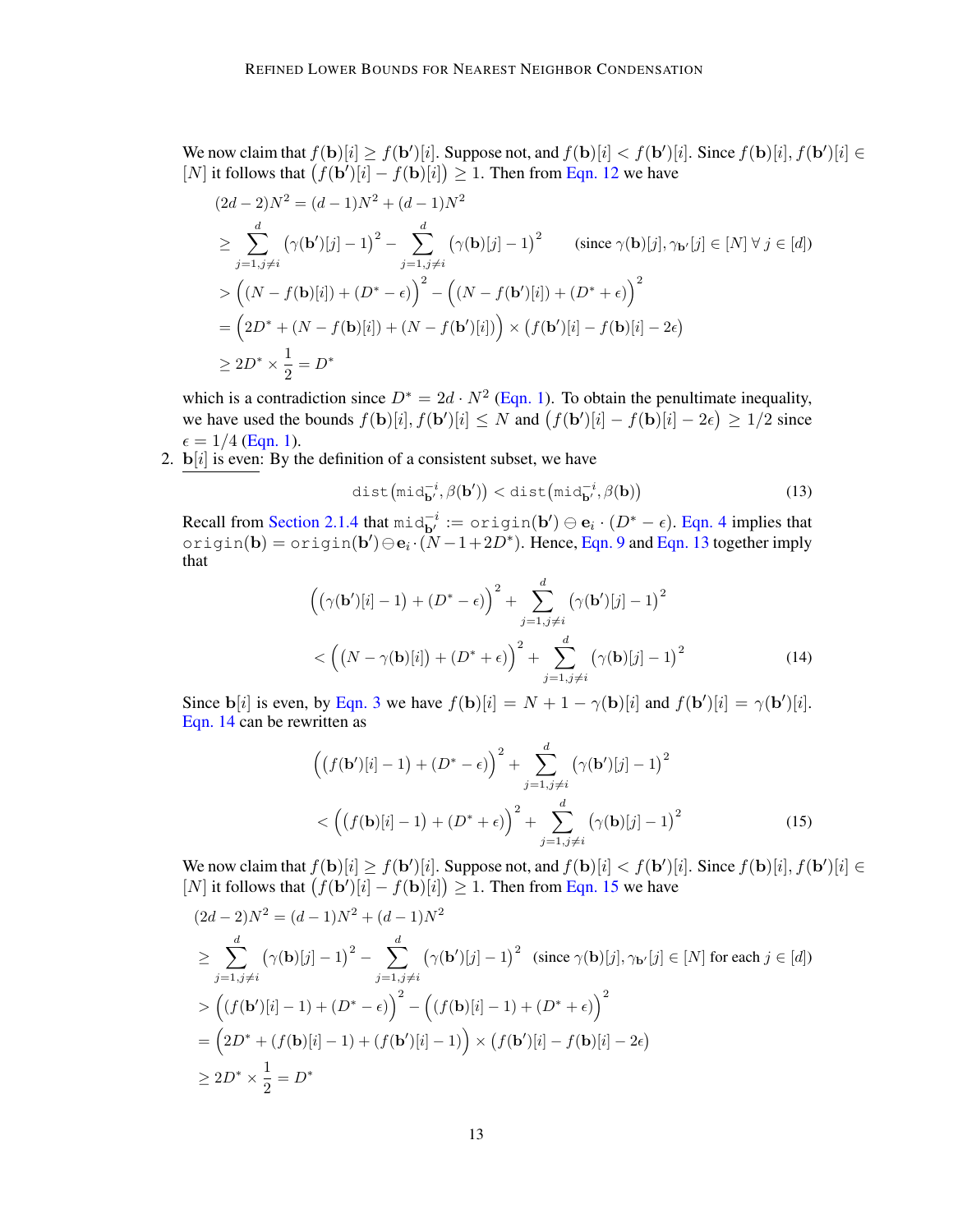which is a contradiction since  $D^* = 2d \cdot N^2$  [\(Eqn. 1\)](#page-5-1). To obtain the penultimate inequality, we have used the bounds  $f(\mathbf{b})[i], f(\mathbf{b}')[i] \ge 1$  and  $(f(\mathbf{b}')[i] - f(\mathbf{b})[i] - 2\epsilon) \ge 1/2$  since  $\epsilon = 1/4$  [\(Eqn. 1\)](#page-5-1).

This concludes the proof of [Lemma 3.](#page-10-2)

#### <span id="page-13-0"></span>2.3. *I* has a satisfying assignment  $\Rightarrow U$  has a consistent subset of size  $|V|$

Suppose that the instance  $\mathcal{I} = (V, D, C)$  of d-dimensional geometric >-CSP has a satisfying assignment  $f: V \to D$ . We will now show that the instance  $\mathcal{U} = (\mathcal{P}, \text{LABEL})$  of k-NNC-( $\mathbb{R}^d, \ell_2$ ) has a consistent subset of size  $|V|$ .

Since  $f: V \to D$  is a satisfying assignment for  $\mathcal{I}$ ,

for each 
$$
\mathbf{a} \in V
$$
, we have  $f(\mathbf{a}) \in R_{\mathbf{a}}$  (16)

 $\forall a \in V, \forall i \in [d]$  such that a  $\&$   $(a \oplus e_i)$  form an edge in  $G_{\mathcal{I}}$ , we have  $f(a)[i] \geq f(a \oplus e_i)[i]$  (17)

We now construct a set  $\mathcal{P}''$  (which we later show is a consistent subset in [Lemma 5\)](#page-14-0). For each  $\mathbf{a} \in V$  let

<span id="page-13-5"></span><span id="page-13-3"></span><span id="page-13-2"></span><span id="page-13-1"></span>
$$
g(\mathbf{a}) \in \mathbb{R}^d \text{ such that } g(\mathbf{a})[i] = \text{flip}_{\mathbf{a}[i]}(f(\mathbf{a})[i]) \tag{18}
$$

$$
h(\mathbf{a}) = (\text{origin}(\mathbf{a}) \ominus 1^d) \oplus g(\mathbf{a}) = C^* \cdot (\mathbf{a} \ominus 1^d) \oplus g(\mathbf{a})
$$
(19)

Define  $\mathcal{P}'' = \{h(\mathbf{a}) \mid \mathbf{a} \in V\}$ . Note that  $|\mathcal{P}''| = |V|$ .

**Lemma 4**  $|\mathcal{P}'' \cap \text{INTERNAL}_3(\mathbf{a})| = 1$  for each  $\mathbf{a} \in V$ 

**Proof** We prove the lemma by showing that  $h(a) \in \text{INTERNAL}_3(a)$  for each  $a \in V$ . Fix any  $b \in V$ . Then we have

| $f(\mathbf{b}) \in R_{\mathbf{b}}$                              | (from Eqn. 16)                   |
|-----------------------------------------------------------------|----------------------------------|
| $\Rightarrow f(\mathbf{b}) \in \text{INTERNAL}_1(\mathbf{b})$   | (from Section 2.1.1)             |
| $\Rightarrow$ $q(\mathbf{b}) \in \text{INTERNAL}_2(\mathbf{b})$ | (from Section 2.1.2 and Eqn. 18) |
| $\Rightarrow h(\mathbf{b}) \in \text{INTERNAL}_3(\mathbf{b})$   | (from Section 2.1.3 and Eqn. 19) |
|                                                                 |                                  |

We need a preliminary claim which gives a lower bound on the distance between internal points corresponding to different variables.

<span id="page-13-4"></span>**Claim 7** Let  $a, a' \in V$  such that  $a \neq a'$ . For any  $q \in \text{INTERNAL}_3(a)$  and any  $s \in \text{INTERNAL}_3(a')$ we have dist $(\mathbf{q}, \mathbf{s}) \ge 2D^*$ .

**Proof** Since  $a \neq a'$  there exists some  $j \in [d]$  such that  $a[j] \neq a'[j]$ . Let  $q =$  origin(a)  $\oplus q'$  and  $\mathbf{s} = \text{origin}(\mathbf{a}') \oplus \mathbf{s}'$ . Then it follows that for each  $i \in [d]$  we have  $0 \leq \mathbf{q}'[i], \mathbf{s}'[i] \leq (N-1)$ . dist $(q,s)$  $= dist(origin(a) \oplus q', origin(a') \oplus s')$  $\geq \Big| C^* \cdot \big( \mathbf{a}[j] - \mathbf{a}'[j] \big) + \big( \mathbf{q}'[j] - \mathbf{s}'[j] \big) \Big|$ (only counting along  $j^{\text{th}}$ -coordinate)  $\geq \Big| C^* \cdot \big( \mathbf{a}[j] - \mathbf{a}'[j] \big) \Big| - \Big|$  $(\mathbf{q}'[j] - \mathbf{s}'[j])$  (by triangle inequality)  $\geq C^* - (N - 1)$ \* – (N – 1) (since  $\mathbf{a}[j] \neq \mathbf{a}'[j]$  and  $0 \leq \mathbf{q}'[j], \mathbf{s}'[j] \leq (N-1)$ )  $= 2D^*$ (from [Eqn. 1\)](#page-5-1)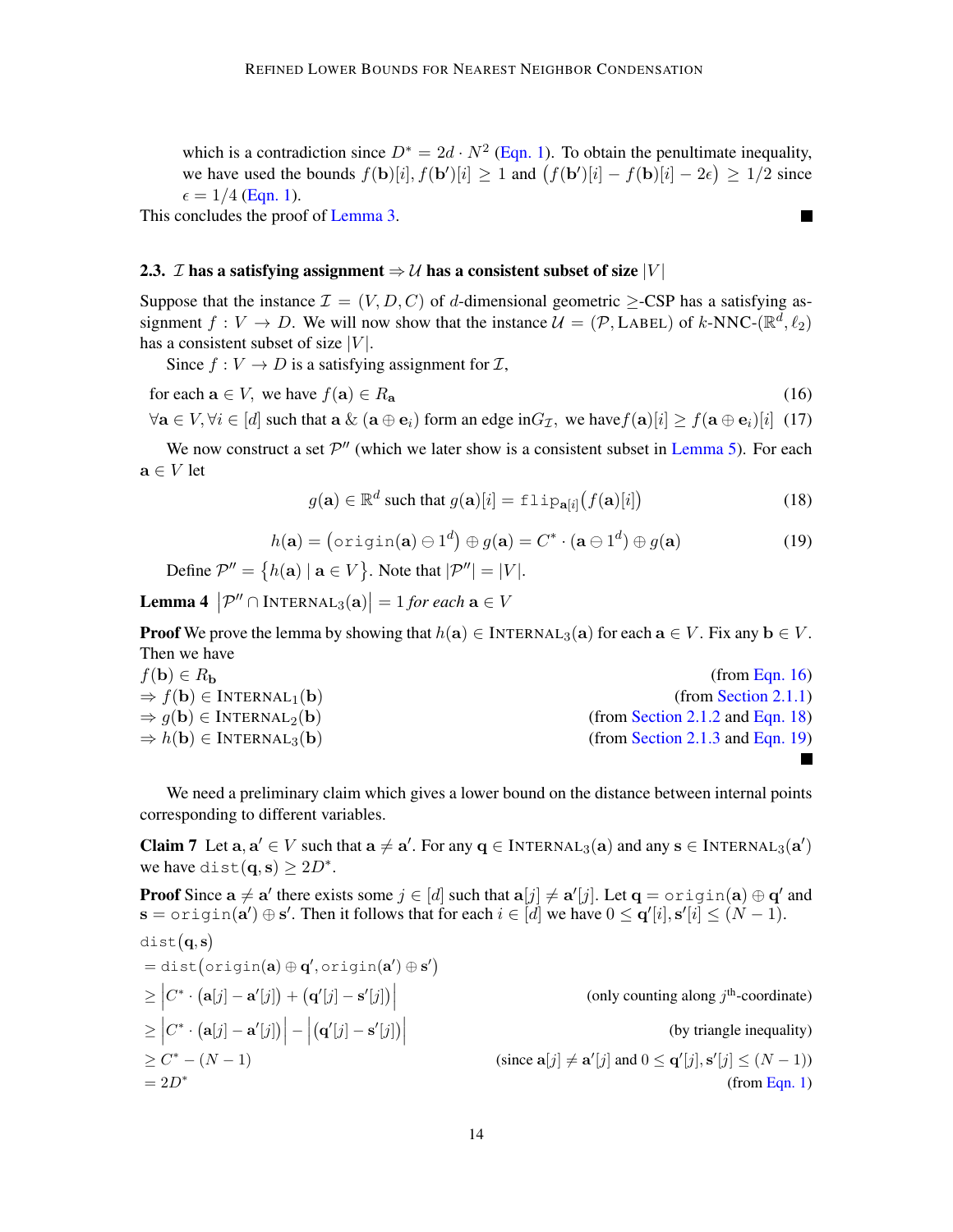Finally, we are ready to show that

<span id="page-14-0"></span>**Lemma 5**  $\mathcal{P}''$  is a consistent subset for the instance  $(\mathcal{P}, \text{LABEL})$  of k-NNC-( $\mathbb{R}^d, \ell_2$ ).

**Proof** Fix any variable  $a \in V$ . For any point  $p \in \mathcal{P}(a)$  and any  $a' \in V$  such that  $a' \neq a$ , we will now show that  $\text{dist}(\mathbf{p}, h(\mathbf{a})) \ < \ \text{dist}(\mathbf{p}, h(\mathbf{a}'))$ . Let  $h(\mathbf{a}) = \text{origin}(\mathbf{a}) + \mathbf{t}$  and  $h(\mathbf{a}') = \text{origin}(\mathbf{a}') + \mathbf{t}'$ . By [Eqn. 19,](#page-13-3) we have that

<span id="page-14-2"></span>
$$
\mathbf{t} = g(\mathbf{a}) \ominus 1^d \quad \text{and} \quad \mathbf{t}' = g(\mathbf{a}') \ominus 1^d \tag{20}
$$

<span id="page-14-1"></span>П

If  $\mathbf{p} \in \text{INTERNAL}_3(\mathbf{a})$ , then  $(N-1) \geq (|\mathbf{p}[\ell]-h(\mathbf{a})[\ell]|$  $\Big) \geq 0$  for each  $\ell \in [d]$ . Hence, from [Eqn. 1](#page-5-1) and [Eqn. 2](#page-5-2) it follows that  $dist(p, h(a)) \leq \sqrt{dN^2} \leq D^*$ . Since  $a \neq a', p \in$ √ INTERNAL<sub>3</sub>(a) and  $h(\mathbf{a}') \in \text{INTERNAL}_3(\mathbf{a}'),$  from [Claim 7](#page-13-4) we have  $\text{dist}\big(\mathbf{p}, h(\mathbf{a}')\big) \geq 2D^*.$ Hence, dist $(\mathbf{p}, h(\mathbf{a}')) \ge 2D^* > D^* = \text{dist}(\mathbf{p}, h(\mathbf{a})).$ 

Henceforth, we assume that  $p \in BORDER_3(a)$ . By [Eqn. 5,](#page-6-0) there exists  $i \in [d]$  such that  $p \in (BORDER_{+i}(a) \cup BORDER_{-i}(a)).$  We argue the case when  $p \in BORDER_{+i}(a)$ : the case when  $p \in BORDER_{-i}(a)$  is analogous. There are two cases to consider depending on the parity of  $a[i]$ :

1.  $a[i]$  is odd: By [Section 2.1.4,](#page-6-2) it follows that  $p = mid_a^{+i} = origin(a) \oplus e_i \cdot ((N - 1) +$  $(D^* - \epsilon)$ ). Then from [Eqn. 1](#page-5-1) we have

dist
$$
(\mathbf{p}, h(\mathbf{a})) = \sqrt{\left( (D^* - \epsilon) + (N - 1) - t[i] \right)^2 + \sum_{j=1, j \neq i}^d t[j]^2} \le \sqrt{(D^* + N)^2 + dN^2} < 2D^* \tag{21}
$$

where we have used [Eqn. 1,](#page-5-1) [Eqn. 2](#page-5-2) and the fact that  $0 \le t[\ell] \le (N-1)$  for each  $\ell \in [d]$ . If  $\exists j \in [d]$  such that  $j \neq i$  and  $\mathbf{a}[j] \neq \mathbf{a}'[j]$ , then

dist(
$$
\mathbf{p}, h(\mathbf{a}')
$$
) = dist( $\text{mid}_{\mathbf{a}}^{+i}$ , origin( $\mathbf{a}'$ )  $\oplus$   $\mathbf{t}'$ )  
\n
$$
\geq |C^* \cdot (\mathbf{a}'[j] - \mathbf{a}[j]) + \mathbf{t}'[j]|
$$
 (only counting along  $j^{\text{th}}$ -coordinate)  
\n
$$
\geq |C^* \cdot (\mathbf{a}[j] - \mathbf{a}'[j])| - |\mathbf{t}'[j]|
$$
 (by triangle inequality)  
\n
$$
\geq C^* - (N - 1)
$$
 (since  $\mathbf{a}[j] \neq \mathbf{a}'[j]$  and  $0 \leq \mathbf{t}'[j] \leq (N - 1)$ )  
\n
$$
= 2D^*
$$
 (from Eqn. 1)  
\n
$$
> dist((\mathbf{p}, h(\mathbf{a}))
$$
 (from Eqn. 21)

Hence, we can assume that  $a[j] = a'[j]$  for each  $j \in [d]$  such that  $j \neq i$ . We have three subcases now:

\n- \n
$$
\mathbf{a}'[i] \leq \mathbf{a}[i] - 1
$$
: In this subcase we have\n  $\text{dist}(\mathbf{p}, h(\mathbf{a}'))$ \n $\geq C^* \cdot (\mathbf{a}[i] - \mathbf{a}'[i]) + ((D^* - \epsilon) + (N - 1) - \mathbf{t}'[i])$ \n (only counting along  $i^{\text{th}}$ -coordinate)\n  $\geq C^* + (D^* - \epsilon)$ \n (since  $0 \leq \mathbf{t}'[i] \leq N - 1$  and  $(\mathbf{a}[i] - \mathbf{a}'[i]) \geq 1$ )\n  $\geq 2D^*$ \n (from Eqn. 1 and Eqn. 2)\n  $\geq \text{dist}((\mathbf{p}, h(\mathbf{a}))$ \n (from Eqn. 21)\n
\n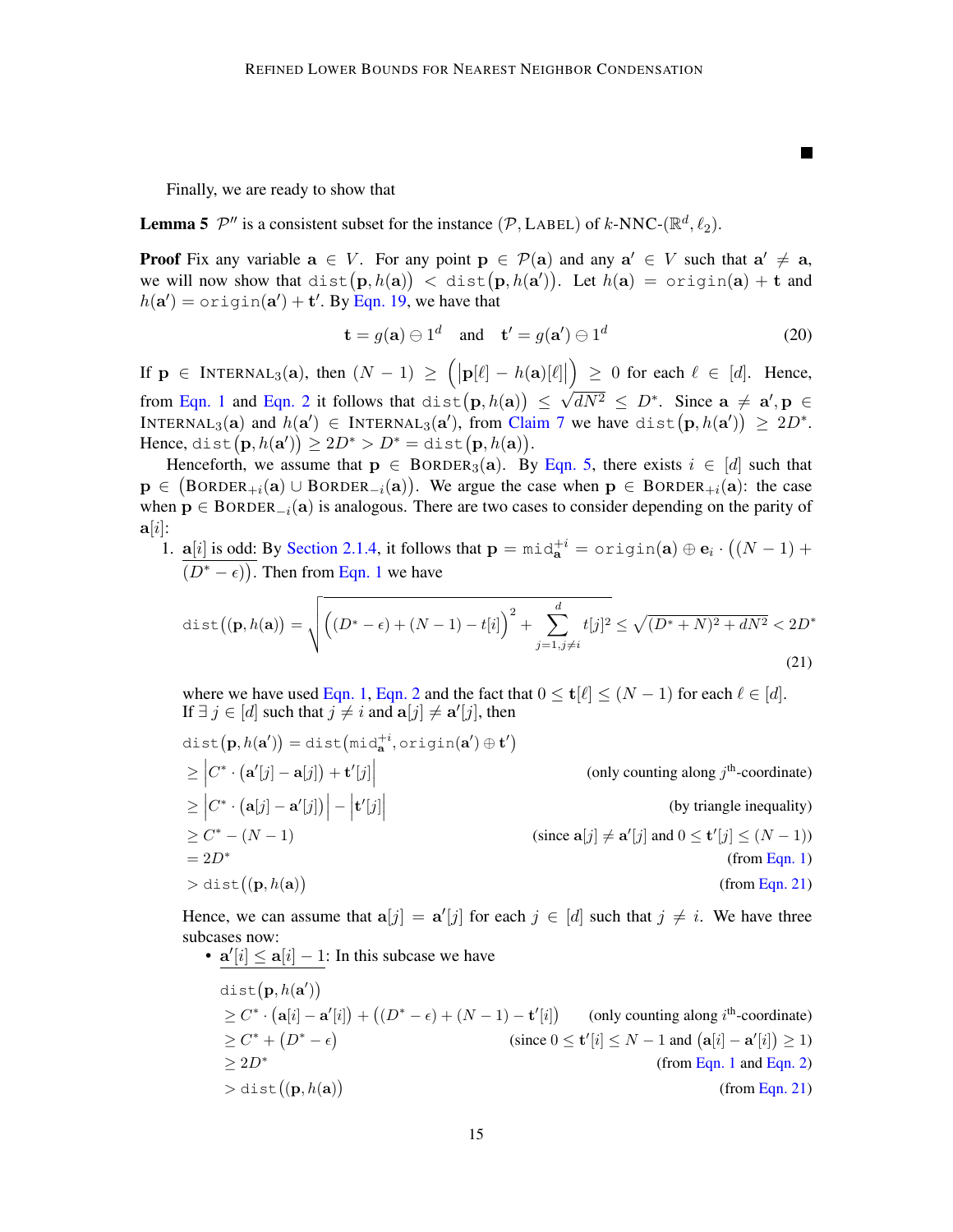•  $a'[i] \ge a[i] + 2$ : In this subcase we have

$$
\begin{aligned}\n\text{dist}(\mathbf{p}, h(\mathbf{a}'))\\
&\geq C^* \cdot (\mathbf{a}'[i] - \mathbf{a}[i]) + (\mathbf{t}'[i] - (D^* - \epsilon) - (N - 1)) \quad \text{(only counting along } i^{\text{th}}\text{-coordinate})\\
&\geq 2C^* - (D^* + N) \qquad \qquad (\text{since } (\mathbf{a}'[i] - \mathbf{a}[i]) \geq 2 \text{ and } 0 \leq \mathbf{t}'[i] \text{ and } \epsilon = \frac{1}{4})\\
&= 2D^* \qquad \qquad (\text{from Eqn. 1 and Eqn. 2})\\
&\gt \text{dist}((\mathbf{p}, h(\mathbf{a})) \qquad \qquad (\text{from Eqn. 21})\n\end{aligned}
$$

•  $a'[i] = a[i] + 1$ : In the last remaining subcase we have  $a' = a + e_i$ . Hence, by [Eqn. 17](#page-13-5) we have that  $\overline{f}(\mathbf{a})[i] \ge f(\mathbf{a}')[i]$ . Since  $\mathbf{a}[i]$  is odd, by [Eqn. 18](#page-13-2) and [Eqn. 3](#page-5-8) we have  $g(\mathbf{a})[i] = \text{flip}_{\mathbf{a}[i]}(f(\mathbf{a})[i]) = f(\mathbf{a})[i]$ . Since  $\mathbf{a}'[i] = \mathbf{a}[i] + 1$  is even, by [Eqn. 18](#page-13-2) and [Eqn. 3](#page-5-8) we have  $g(\mathbf{a}^{\prime})[i] = \pm \ln p_{\mathbf{a}^{\prime}[i]}(f(\mathbf{a}^{\prime})[i]) = N + 1 - f(\mathbf{a}^{\prime})[i]$ . Therefore,  $f(\mathbf{a})[i] \ge f(\mathbf{a}')[i]$  implies that  $g(\mathbf{a})[i] \ge N+1-g(\mathbf{a}')[i]$ . From [Eqn. 20](#page-14-2) we can conclude that  $\mathbf{t}[i] \geq N + 1 - \mathbf{t}'[i].$ 

dist
$$
(\mathbf{p}, h(\mathbf{a}))^2 = ((D^* - \epsilon) + (N + 1 - \mathbf{t}[i]))^2 + \sum_{j=1, j \neq i}^d \mathbf{t}[j]^2
$$
 (since  $\mathbf{p} = \text{mid}_{\mathbf{a}}^{+i}$ )

$$
\leq ((D^* - \epsilon) + \mathbf{t}'[i])^2 + \sum_{j=1, j \neq i}^d \mathbf{t}[j]^2
$$
 (since  $\mathbf{t}[i] \geq N + 1 - \mathbf{t}'[i])$   
\n
$$
\leq ((D^* - \epsilon) + \mathbf{t}'[i])^2 + (d - 1)N^2
$$
 (since  $0 \leq \mathbf{t}[\ell] \leq N - 1$  for each  $\ell \in [d]$ )  
\n
$$
< ((D^* + \epsilon) + \mathbf{t}'[i])^2
$$
 (from Eqn. 1, Eqn. 2 and since  $\mathbf{t}'[i] \geq 0$ )  
\n
$$
\leq ((D^* + \epsilon) + \mathbf{t}'[i])^2 + \sum_{j=1, j \neq i}^d \mathbf{t}'[j]^2 = \text{dist}(\mathbf{p}, h(\mathbf{a}'))^2
$$

2.  $a[i]$  is even: By [Section 2.1.4,](#page-6-2) it follows that  $p = \text{plus}_{a}^{+i}$  or  $p = \text{minus}_{a}^{+i}$ . We argue the case when  $p = \text{plus}_{a}^{+i}$ : the case when  $p = \text{minus}_{a}^{+i}$  is analogous. From [Section 2.1.4](#page-6-2) and [Eqn. 4](#page-5-4) we have that  $\mathbf{p} = \text{plus}_{\mathbf{a}}^{+i} = \text{origin}(\mathbf{a}) \oplus \mathbf{e}_i \cdot ((N-1) + (D^* + \epsilon - N)) \oplus$  $(1^d \ominus \mathbf{e}_i) \cdot N$ . [Eqn. 1](#page-5-1) implies that

<span id="page-15-0"></span>dist
$$
((\mathbf{p}, h(\mathbf{a})) = \sqrt{\left( (D^* + \epsilon) - 1 - t[i] \right)^2 + \sum_{j=1, j \neq i}^{d} (N - t[j])^2} \le \sqrt{(D^*)^2 + dN^2} < 2D^* - N
$$
\n(22)

where we have used [Eqn. 1,](#page-5-1) [Eqn. 2](#page-5-2) and the fact that  $0 \leq t[j] \leq N - 1$  for each  $j \in [d]$ . If  $\exists j \in [d]$  such that  $j \neq i$  and  $\mathbf{a}[j] \neq \mathbf{a}'[j]$ , then

dist(p, h(a')) = dist(plus<sub>a</sub><sup>+</sup>, origin(a') 
$$
\oplus
$$
 t')  
\n
$$
\geq |C^* \cdot (a'[j] - a[j]) + (t'[j] - N)|
$$
 (only counting along j<sup>th</sup>-coordinate)  
\n
$$
\geq |C^* \cdot (a[j] - a'[j])| - |(t'[j] - N)|
$$
 (by triangle inequality)  
\n
$$
\geq C^* - N
$$
 (since a[j]  $\neq a'[j]$  and 0  $\leq t'[j] \leq (N - 1)$ )  
\n
$$
> 2D^* - N
$$
 (from Eqn. 1 and Eqn. 2)  
\n
$$
= dist((p, h(a))
$$
 (from Eqn. 22)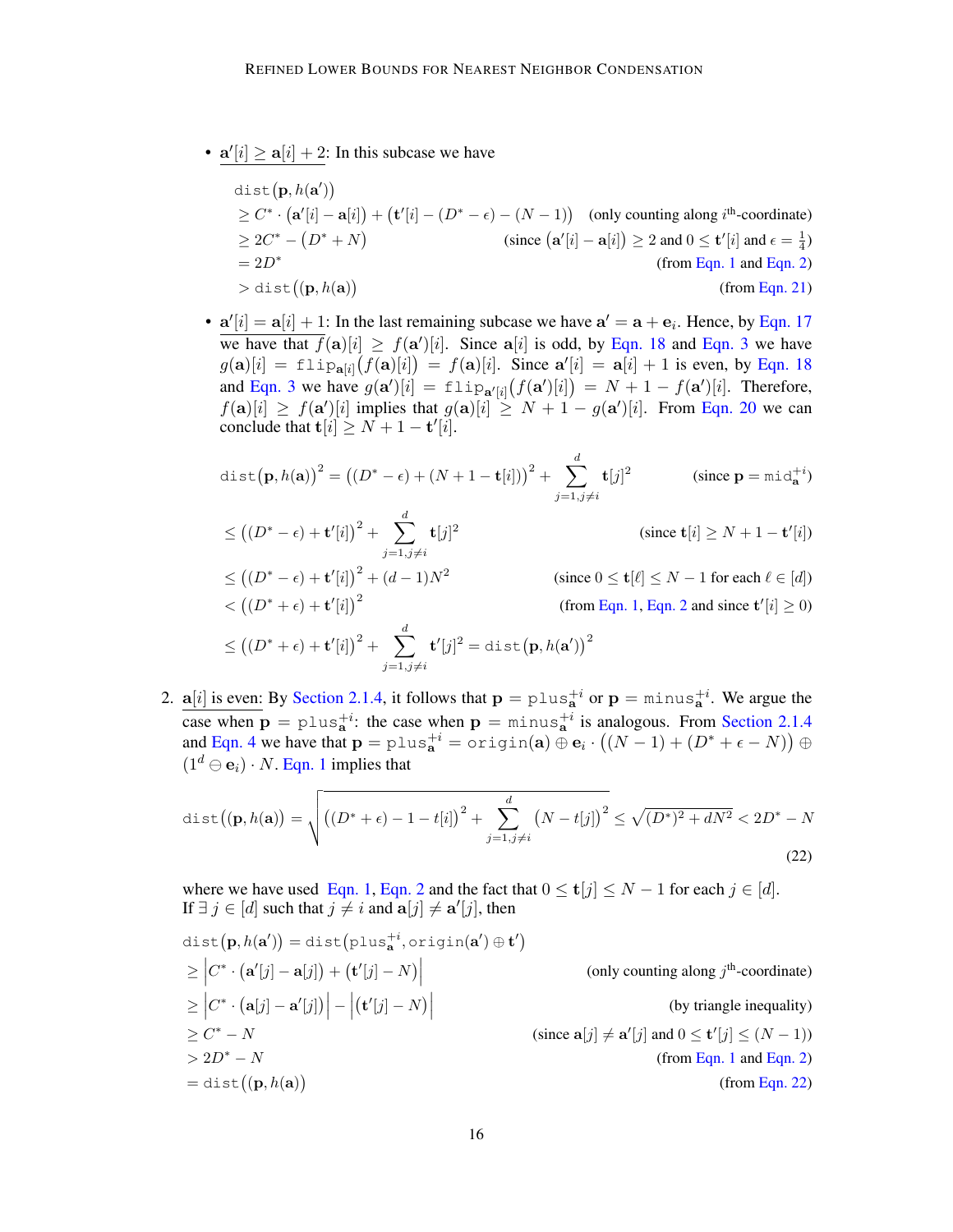Hence, we can assume that  $a[j] = a'[j]$  for each  $j \in [d]$  such that  $j \neq i$ . We have three subcases now:

- $a'[i] \le a[i] 1$ : In this subcase we have  $dist(\mathbf{p}, h(\mathbf{a}'))$  $\geq C^* \cdot (\mathbf{a}[i] - \mathbf{a}'[i]) + ((D^* + \epsilon - 1) - \mathbf{t}'[i])$  (only counting along  $i^{\text{th}}$ -coordinate)  $\geq C^* + (D^* + \epsilon - N)$ (since  $0 \leq \mathbf{t}'[i] \leq N - 1$  and  $(\mathbf{a}[i] - \mathbf{a}'[i]) \geq 1$ )
	- $> 2D^* N$  (from [Eqn. 1](#page-5-1) and [Eqn. 2\)](#page-5-2)
		- (from [Eqn. 22\)](#page-15-0)

•  $a'[i] \ge a[i] + 2$ : In this subcase we have

 $>$  dist $((\mathbf{p}, h(\mathbf{a}))$ 

- $dist(\mathbf{p}, h(\mathbf{a}'))$  $\geq C^* \cdot (\mathbf{a}'[i] - \mathbf{a}[i]) + (\mathbf{t}'[i] - (D^* + \epsilon - 1))$ (only counting along  $i<sup>th</sup>$ -coordinate)  $\geq 2C^* - (D^* + \epsilon)$  (since (  $\mathbf{a}'[i] - \mathbf{a}[i]) \ge 2$  and  $\mathbf{t}'[i] \ge 0$ )  $> 2D^* - N$  (from [Eqn. 1](#page-5-1) and [Eqn. 2\)](#page-5-2)  $>$  dist $((\mathbf{p}, h(\mathbf{a}))$ (from [Eqn. 22\)](#page-15-0)
- $\mathbf{a}'[i] = \mathbf{a}[i] + 1$ : The last remaining subcase is  $\mathbf{a}' = \mathbf{a} + \mathbf{e}_i$ . [Eqn. 4](#page-5-4) implies that  $\text{origin}(\mathbf{a}') =$  $\texttt{origin}(\mathbf{a}) \oplus \mathbf{e}_i \cdot ((N-1) + 2D^*)$ . Hence we have

$$
dist(p, h(a))^{2}
$$
\n
$$
= ((D^{*} + \epsilon) - 1 - t[i])^{2} + \sum_{j=1, j \neq i}^{d} (N - t[j])^{2}
$$
\n
$$
< (D^{*})^{2} + d \cdot N^{2}
$$
\n
$$
< (D^{*})^{2} + d \cdot N^{2}
$$
\n
$$
< (D^{*} + N - \epsilon)^{2}
$$
\n
$$
< (D^{*} + N - \epsilon)^{2}
$$
\n
$$
< (D^{*} - \epsilon + N + t'[i])^{2}
$$
\n
$$
< (D^{*} - \epsilon + N + t'[i])^{2} + \sum_{j=1, j \neq i}^{d} (N - t'[j])^{2}
$$
\n
$$
= dist(p, h(a'))^{2}
$$
\n
$$
(sinc \cdot t'[i] \geq 0)
$$

This concludes the proof of [Lemma 5.](#page-14-0)

#### <span id="page-16-0"></span>2.4. Proofs of [Theorem 1](#page-2-0) and [Theorem 2](#page-2-2)

Finally, we are now ready to prove [Theorem 1](#page-2-0) and [Theorem 2:](#page-2-2)

**Proof** Given an instance  $\mathcal{I} = (V, D, C)$  of a d-dimensional geometric  $\geq$ -CSP, we designed a reduction [\(Section 2.1\)](#page-5-0) to build in  $|\mathcal{I}|^{O(1)}$  time an instance  $(\mathcal{P}, \text{LABEL})$  of k-NNC- $(\mathbb{R}^d, \ell_2)$  such that  $k = |V|$  and  $|\mathcal{P}| := n \leq |C| + 3 \cdot |V|^2 = |\mathcal{I}|^{O(1)}$ . The correctness of this reduction follows from the two directions shown in [Section 2.2](#page-7-0) and [Section 2.3:](#page-13-0)  $\mathcal{I} = (V, D, C)$  has a satisfying assignment if and only if (P, LABEL) has a consistent subset of size |V|. Since the d-dimensional geometric  $\geq$ -CSP problem is W[1]-hard parameterized by  $|V| + d$  [\(Theorem 3\)](#page-4-0), it follows that k-NNC-( $\mathbb{R}^d$ ,  $\ell_2$ ) is W[1]-hard parameterized by  $k + d$ , i.e., This concludes the proof of [Theorem 1.](#page-2-0)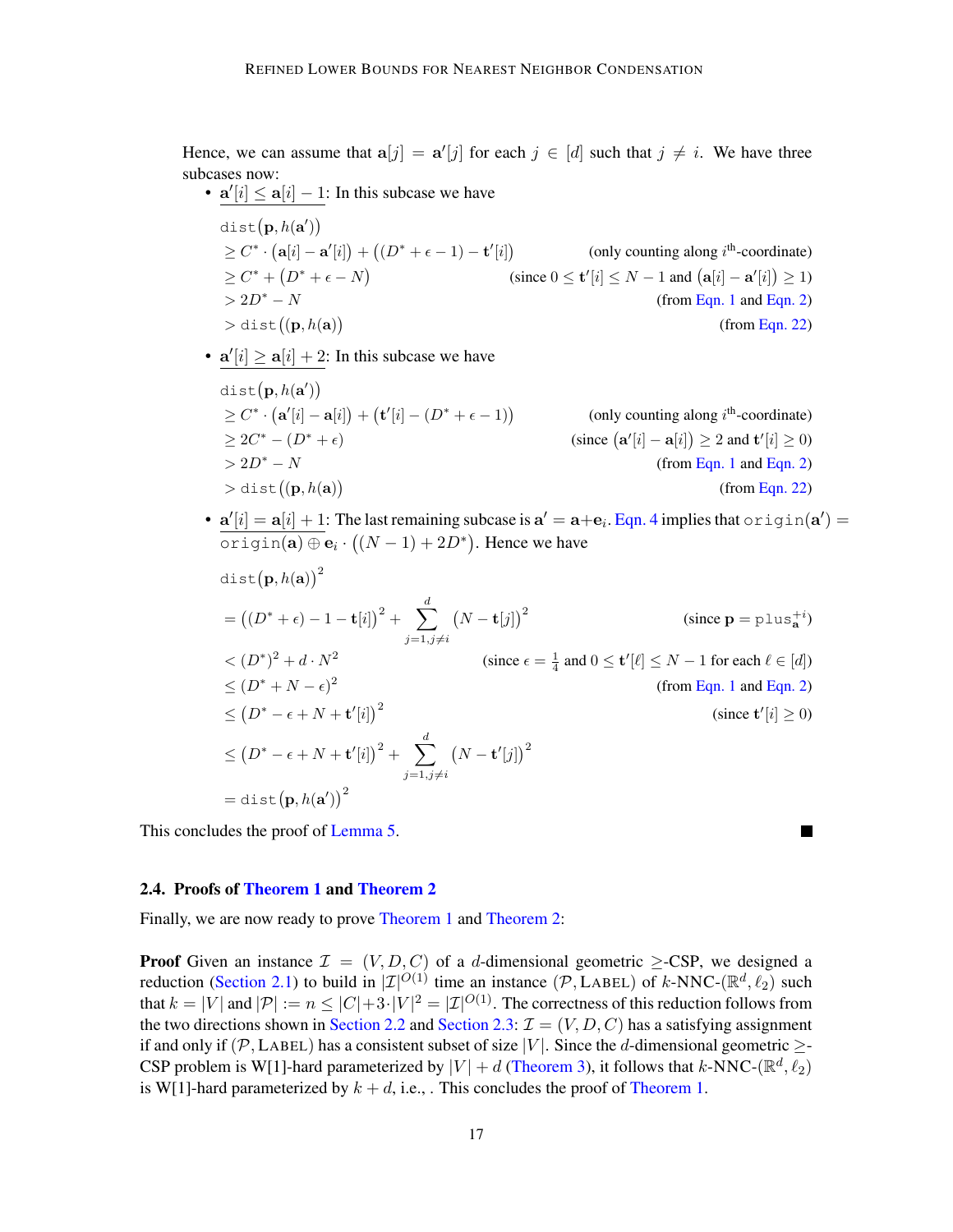[Theorem 4](#page-4-1) states that assuming the Exponential Time Hypothesis (ETH) there is no  $d \geq 2$  and computable function f such that instances  $\mathcal{I} = (V, D, C)$  of d-dimensional geometric  $\geq$ -CSP can be solved in  $f(|V|) \cdot |\mathcal{I}|^{o(|V|^{1-1/d})}$  time. Since our reduction [\(Section 2.1\)](#page-5-0) converts an instance of  $\mathcal{I} = (V, D, C)$  of d-dimensional geometric  $\geq$ -CSP in  $|\mathcal{I}|^{O(1)}$  time into an equivalent instance  $(\mathcal{P}, \text{LABEL})$  of k-NNC- $(\mathbb{R}^d, \ell_2)$  with  $k = |V|$  and the number of points  $n = |\mathcal{I}|^{O(1)}$ . Hence, it follows that assuming the Exponential Time Hypothesis (ETH) there is no  $d \geq 2$  and computable function f such that k-NNC-( $\mathbb{R}^d$ ,  $\ell_2$ ) can be solved in  $f(k) \cdot n^{o(k^{1-1}/d)}$  time where n is the number of balls and  $k$  is the size of the consistent subset. This concludes the proof of [Theorem 2.](#page-2-2) 

<span id="page-17-9"></span>We now describe the small changes needed to make the same construction work for  $\ell_p$ -metrics for  $1 \leq p \leq \infty$ :

**Remark 3** Our lower bound extends to the  $\ell_{\infty}$ -metric with exactly the same construction: in fact some of the proofs are simpler for  $\ell_{\infty}$  as compared to  $\ell_2$ . The only minor change needed to make the lower bound work for the  $\ell_q$ -metric (for  $q \in \mathbb{N}$ ) is to change the value of D in [Eqn. 1](#page-5-1) to  $2dN^q$ instead of  $2dN^2$ , and all the calculations go through.

## **References**

- <span id="page-17-4"></span>Fabrizio Angiulli. Fast condensed nearest neighbor rule. In *International Conference on Machine Learning (ICML)*, pages 25–32, 2005.
- <span id="page-17-8"></span>Sandip Banerjee, Sujoy Bhore, and Rajesh Chitnis. Algorithms and Hardness Results for Nearest Neighbor Problems in Bicolored Point Sets. In *Latin American Theoretical Informatics (LATIN)*, pages 80–93, 2018.
- <span id="page-17-6"></span>Ricardo Barandela, Francesc J. Ferri, and José Salvador Sánchez. Decision boundary preserving prototype selection for nearest neighbor classification. *Int. J. Pattern Recognit. Artif. Intell.*, 19 (6):787–806, 2005.
- <span id="page-17-0"></span>Ahmad Biniaz, Sergio Cabello, Paz Carmi, Jean-Lou De Carufel, Anil Maheshwari, Saeed Mehrabi, and Michiel H. M. Smid. On the Minimum Consistent Subset Problem. In *Algorithms and Data Structures Symposium (WADS)*, pages 155–167, 2019.
- <span id="page-17-3"></span>Kenneth L. Clarkson. An Algorithm for Approximate Closest-Point Queries. In *Symposium on Computational Geometry (SoCG)*, pages 160–164, 1994.
- <span id="page-17-1"></span>Thomas M. Cover and Peter E. Hart. Nearest neighbor pattern classification. *IEEE Trans. Inf. Theory*, 13(1):21–27, 1967.
- <span id="page-17-7"></span>Marek Cygan, Fedor V. Fomin, Lukasz Kowalik, Daniel Lokshtanov, Dániel Marx, Marcin Pilipczuk, Michal Pilipczuk, and Saket Saurabh. *Parameterized Algorithms*. Springer, 2015. ISBN 978-3-319-21274-6.
- <span id="page-17-5"></span>V. Susheela Devi and M. Narasimha Murty. An incremental prototype set building technique. *Pattern Recognit.*, 35(2):505–513, 2002.
- <span id="page-17-2"></span>Luc Devroye. On the inequality of Cover and Hart in nearest neighbor discrimination. *IEEE Transactions on Pattern Analysis and Machine Intelligence*, (1):75–78, 1981.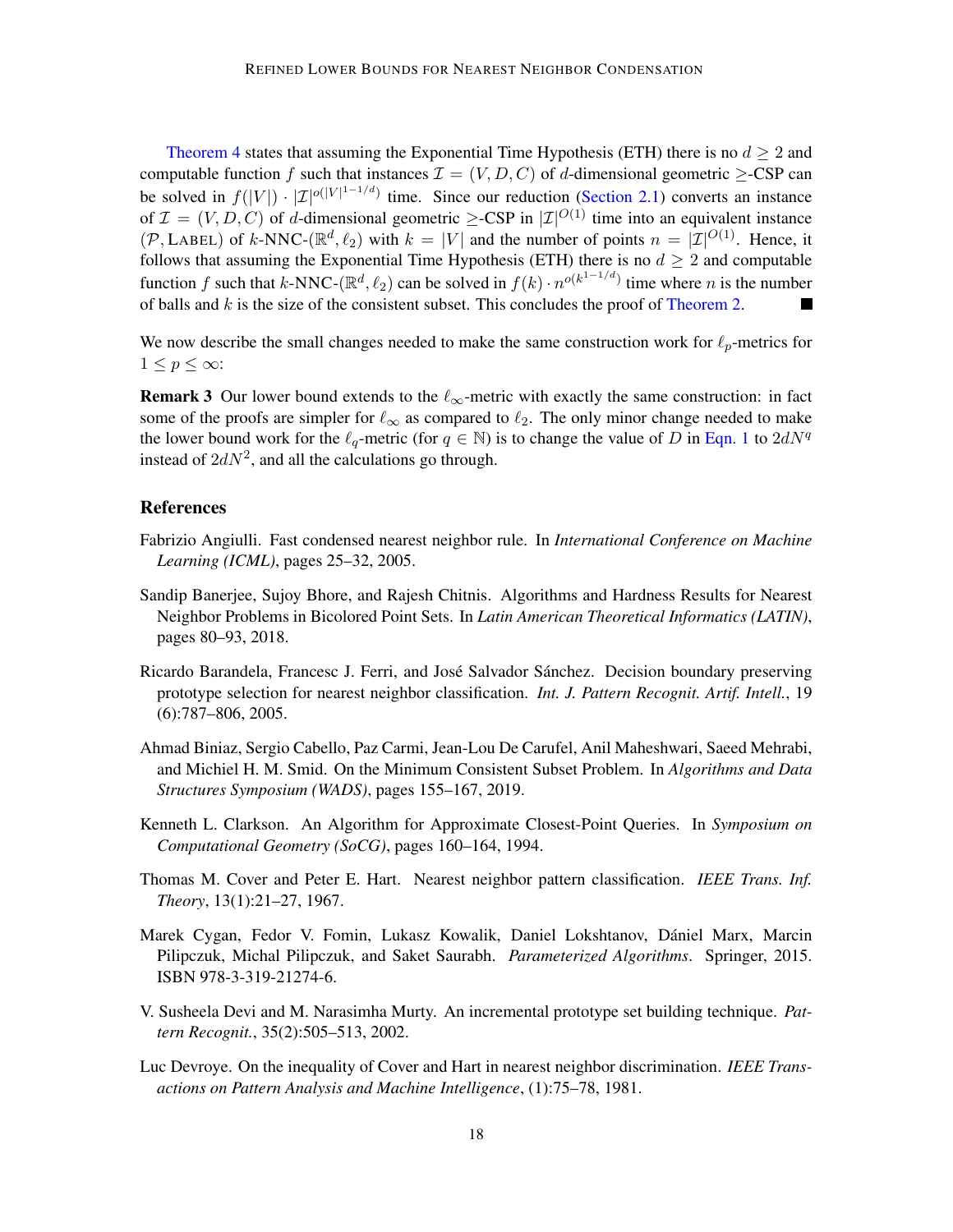- <span id="page-18-2"></span>Evelyn Fix and Joseph L. Hodges. Discriminatory analysis, nonparametric discrimination: Consistency properties. *US Air Force School of Aviation Medicine, Technical Report*, 4:21–49, 1951.
- <span id="page-18-10"></span>Alejandro Flores-Velazco. Social Distancing is Good for Points too! In *Canadian Conference on Computational Geometry, CCCG*, pages 352–358, 2020.
- <span id="page-18-7"></span>Alejandro Flores-Velazco and David M. Mount. Guarantees on Nearest-Neighbor Condensation heuristics. In *Canadian Conference on Computational Geometry CCCG*, pages 87–93, 2019.
- <span id="page-18-9"></span>Salvador García, Joaquín Derrac, José Ramón Cano, and Francisco Herrera. Prototype Selection for Nearest Neighbor Classification: Taxonomy and Empirical Study. *IEEE Trans. Pattern Anal. Mach. Intell.*, 34(3):417–435, 2012.
- <span id="page-18-6"></span>Geoffrey W. Gates. The reduced nearest neighbor rule (corresp.). *IEEE Trans. Inf. Theory*, 18(3): 431–433, 1972.
- <span id="page-18-11"></span>Lee-Ad Gottlieb, Aryeh Kontorovich, and Pinhas Nisnevitch. Near-optimal sample compression for nearest neighbors. In *Conference on Neural Information Processing Systems (NIPS)*, pages 370–378, 2014.
- <span id="page-18-0"></span>Peter E. Hart. The condensed nearest neighbor rule (corresp.). *IEEE Trans. Inf. Theory*, 14(3): 515–516, 1968.
- <span id="page-18-12"></span>Russell Impagliazzo and Ramamohan Paturi. On the Complexity of k-SAT. *J. Comput. Syst. Sci.*, 62(2):367–375, 2001.
- <span id="page-18-13"></span>Russell Impagliazzo, Ramamohan Paturi, and Francis Zane. Which Problems Have Strongly Exponential Complexity? *J. Comput. Syst. Sci.*, 63(4):512–530, 2001.
- <span id="page-18-8"></span>Norbert Jankowski and Marek Grochowski. Comparison of Instances Selection Algorithms I. Algorithms Survey. In *International Conference on Artificial Intelligence and Soft Computing (ICAISC)*, pages 598–603, 2004.
- <span id="page-18-5"></span>Kamyar Khodamoradi, Ramesh Krishnamurti, and Bodhayan Roy. Consistent Subset Problem with Two Labels. In *Annual International Conference on Algorithms and Discrete Applied Mathematics (CALDAM)*, pages 131–142, 2018.
- <span id="page-18-3"></span>Aryeh Kontorovich and Roi Weiss. A Bayes consistent 1-NN classifier. In *International Conference on Artificial Intelligence and Statistics (AISTATS)*, volume 38 of *JMLR Workshop and Conference Proceedings*. JMLR.org, 2015.
- <span id="page-18-4"></span>Robert Krauthgamer and James R. Lee. Navigating nets: simple algorithms for proximity search. In *Symposium on Discrete Algorithms (SODA)*, pages 798–807, 2004.
- <span id="page-18-14"></span>Daniel Lokshtanov, Dániel Marx, and Saket Saurabh. Lower bounds based on the exponential time hypothesis. *Bull. EATCS*, 105:41–72, 2011.
- <span id="page-18-1"></span>Dániel Marx and Anastasios Sidiropoulos. The limited blessing of low dimensionality: when  $1 - 1/d$ is the best possible exponent for d-dimensional geometric problems. In *Symposium on Computational Geometry (SoCG)*, page 67, 2014.